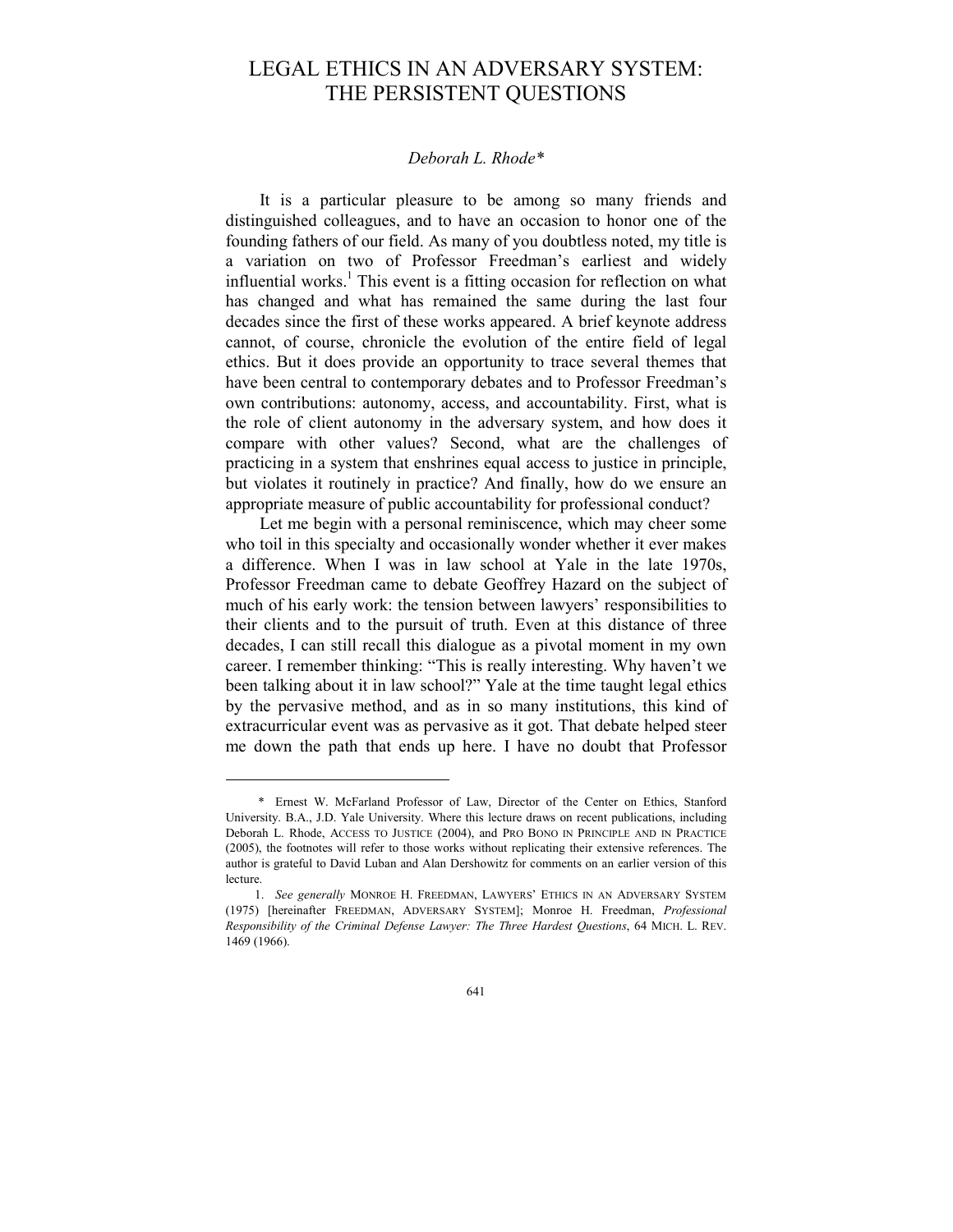Freedman's work has touched many in this field in similar ways, and I am grateful for this public occasion to say how much his contributions have meant, personally and professionally to us all.

#### I. AUTONOMY: CLIENT LOYALTY AND COMPETING VALUES

One of the most central issues in legal ethics has always been the importance of client autonomy and the responsibilities it imposes on lawyers. Professor Freedman, early on, staked out one of the strongest defenses of this value, and of attorneys' unqualified loyalty to client interests. In essence, his position has been that attorneys are morally accountable "for the decision to accept a particular client or cause" and for counseling the client "regarding the moral aspects of the representation."<sup>2</sup> But, according to Freedman, once a lawyer "chooses to represent a client, . . . it would be immoral as well as unprofessional for the lawyer, either by concealment or coercion, to deprive the client of lawful rights that the client elects to pursue  $\ldots$ ."<sup>3</sup> The rationale is that respect for individual dignity and autonomy is a defining feature of a free society, and of an adversarial system of justice that protects the society's core values.<sup>4</sup> On this view, which is reflected and reinforced by bar ethical codes, the best way to protect individual rights and pursue truth is through a clash of opposing advocates, who represent their clients' interests as their clients perceive them. As Freedman summarizes the argument:

The adversary system thereby gives both form and substance to the humanitarian ideal of the dignity of the individual. The central concern of a system of professional ethics, therefore, should be to strengthen the role of the lawyer in enhancing individual human dignity within the adversary system of justice.<sup>5</sup>

This obligation "to serve the undivided interests of individual clients" is not, of course, without qualification.<sup>6</sup> Much of the contemporary debate on legal ethics within the American bar in general and the professional responsibility community in particular has been over how to define the exceptions. Over the last quarter century, the primary trend, both in theory and in practice, has been toward greater qualification of client loyalty, but the results have been uneven and often

-

 <sup>2.</sup> MONROE H. FREEDMAN & ABBE SMITH, UNDERSTANDING LAWYERS' ETHICS 87 (2d ed. 2002).

 <sup>3.</sup> *Id.* 

 <sup>4.</sup> *See id.* at 20-21.

 <sup>5.</sup> *Id.* at 49.

 <sup>6.</sup> *Id.* at 10.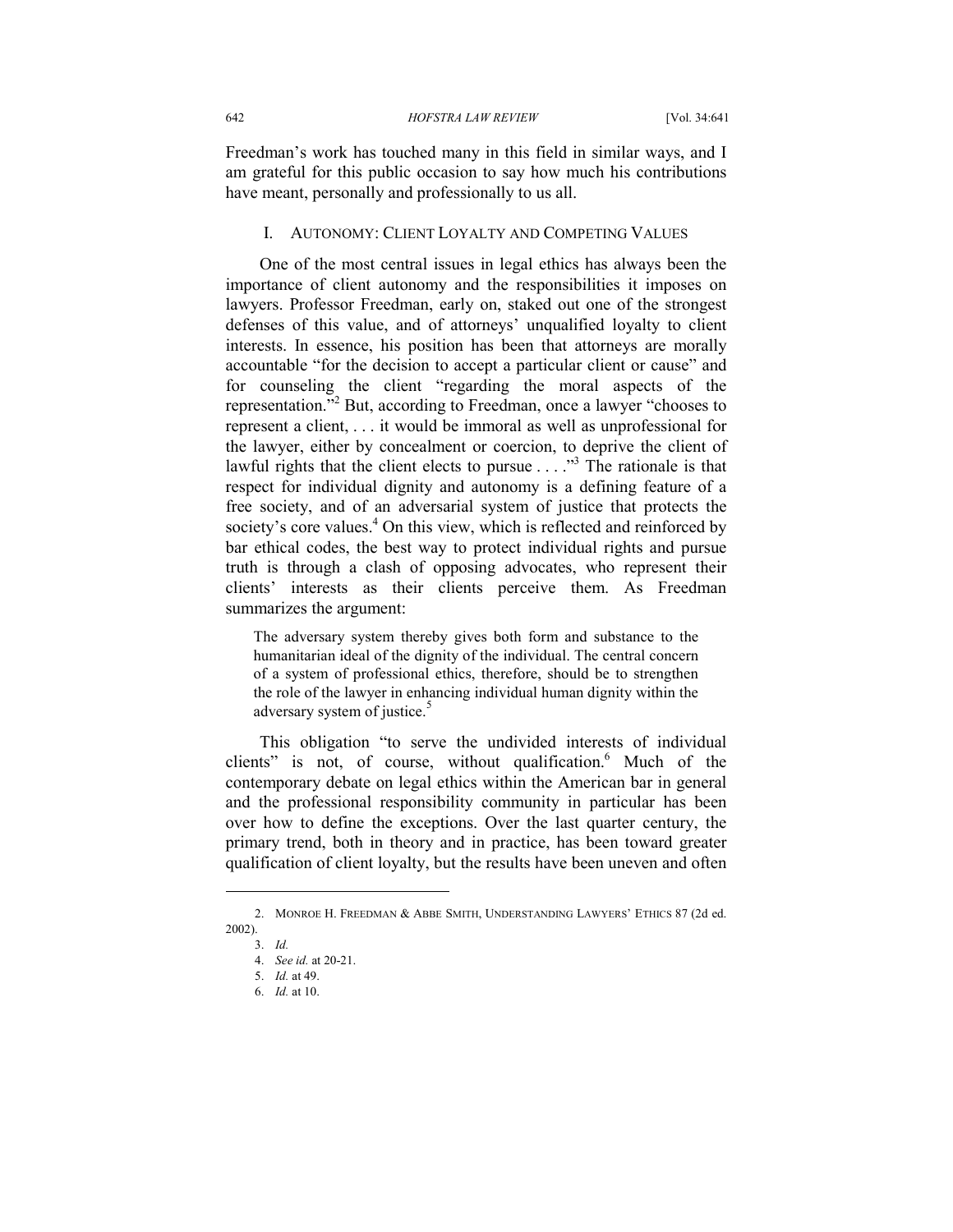unsatisfying to both supporters and opponents of the trend. In some areas, reformers seem to have struck a workable compromise; in others, the controversy is likely to escalate.

At the theoretical level, a growing number of professional responsibility scholars, myself among them, has challenged the priority traditionally given to client autonomy in civil contexts as compared with other ethical concerns. From this perspective, the rationale for unqualified partisanship has force in criminal cases, but on grounds that are not applicable to most other arenas of legal practice. "Individuals whose lives, liberty, and reputation are at risk" have special need of "an advocate without competing loyalties."<sup>7</sup> Constitutional protections of due process and prohibitions on governmental abuse would mean little without a lawyer prepared to assert them. The prospect of a vigorous defense provides necessary incentives for law enforcement officials to respect individual rights and to investigate facts thoroughly. Providing uncompromised advocacy for all defendants, including those who are guilty, is a crucial means of protecting those who are not.<sup>8</sup>

The justifications for such advocacy are much weaker in civil cases. Legal philosophers such as David Luban have noted that promoting client autonomy does not have intrinsic value. Its importance rests on the other values that it fosters, such as personal initiative and social responsibility.<sup>9</sup> If a particular client's objective does little to advance such values or does so only at much greater cost to third parties, then unqualified loyalty lacks moral justification. That is especially likely when the client is not an individual, but a profit-driven organization, and the victims *are* individuals whose health, safety, and autonomy are inadequately represented. On this view, client trust, autonomy, and confidentiality are entitled to weight, but they must be balanced against other equally important concerns. Lawyers also have responsibilities to prevent unnecessary harm to third parties, to promote a just and effective legal system, and to respect core values such as honesty, fairness, and good faith on which this system depends.<sup>10</sup>

Influential early writing on legal ethics focused on several areas

 <sup>7.</sup> DEBORAH L. RHODE, IN THE INTERESTS OF JUSTICE 54 (2000) [hereinafter RHODE, JUSTICE].

 <sup>8.</sup> *See id.* at 55; *see also* David Luban, *Are Criminal Defenders Different?*, 91 MICH. L. REV. 1729, 1762-66 (1993) (arguing that unqualified advocacy is more justifiable in criminal than civil contexts).

 <sup>9.</sup> *See* David Luban, *Partisanship, Betrayal and Autonomy in the Lawyer-Client Relationship: A Reply to Stephen Ellmann*, 90 COLUM. L. REV. 1004, 1037-41 (1990); David Luban, *The Lysistratian Prerogative: A Response to Stephen Pepper*, 1986 AM. B. FOUND. RES. J. 637, 639; *see also* JOSEPH RAZ, THE MORALITY OF FREEDOM 381 (1986).

 <sup>10.</sup> For a fuller elaboration of this view, see RHODE, JUSTICE, *supra* note 7, at 57, 6-7.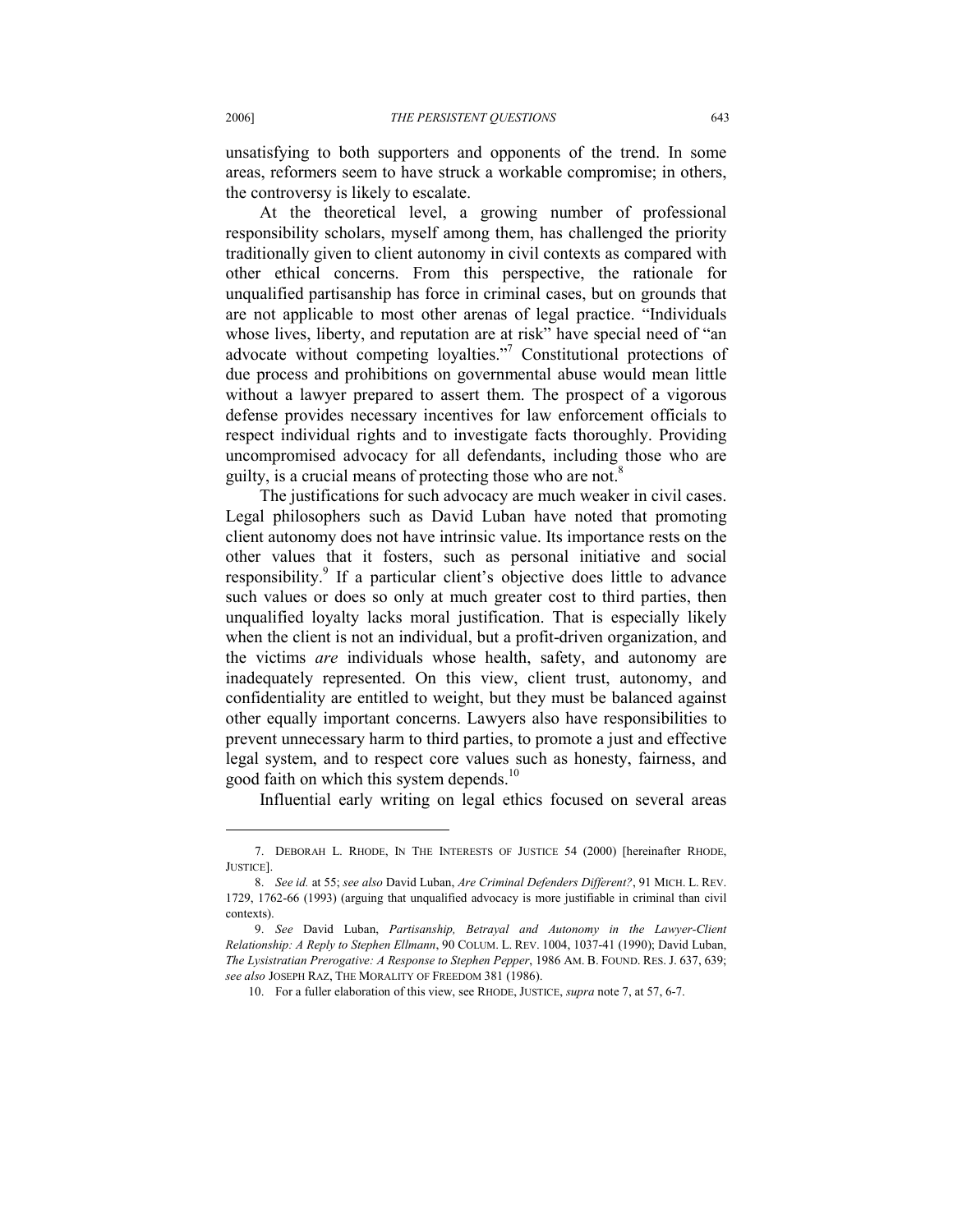where those values have been in conflict: clients' perjury, fraud, and other socially injurious misconduct. At issue have been competing concerns: the need to preserve sufficient trust and candor in lawyerclient relationships to ensure effective representation, and the need to promote sufficient commitments to truth, fairness, and concern for third parties to ensure an effective legal system.

Dilemmas involving client perjury no longer provoke much controversy, largely because the Model Rules of Professional Conduct have struck a pragmatic compromise. Rule 3.3 prohibits offering "evidence that the lawyer knows to be false" and requires "reasonable remedial measures" if the lawyer "comes to know of [the] falsity" of material evidence that he or she has offered.<sup>11</sup> This approach offers something for everyone; it symbolically affirms one of the competing values—truth—without seriously impairing the other—client trust. Lawyers who reject the Rule's symbolic priorities can largely ignore its practical requirements.<sup>12</sup> They can operate with such a restrictive definition of knowledge that the remedial obligation never kicks in. The Comment to the Rule makes this "epistemological demurrer" even more attractive by explaining that a "reasonable belief that evidence is false does not preclude its presentation" and that "doubts about . . . veracity" should be resolved in favor of the client.<sup>13</sup> Although the Comment adds that lawyers "cannot ignore an obvious falsehood," prudent practitioners can generally avoid bumping into one.<sup>14</sup> Given the difficulties of proving actual knowledge of perjury, lawyers have run little risk of sanctions for giving clients the benefit of some very large doubts.

Whether this is the best available compromise of competing principles is an open question.<sup>15</sup> Some commentators have suggested that a better accommodation would be to follow the practice of other countries that allow criminal defendants to make unsworn statements in their own defense. But it is by no means clear how much would be

 <sup>11.</sup> MODEL RULES OF PROF'L CONDUCT R. 3.3 (2004).

 <sup>12.</sup> In one poll, forty-one percent of attorneys believed that informing a court of clients' perjury would violate those clients' rights to effective assistance of counsel. Lauren Rubenstein Reskin, *How Lawyers Vote on Tough Ethical Dilemmas*, ABA J., Feb. 1986, at 42.

 <sup>13.</sup> MODEL RULES OF PROF'L CONDUCT R. 3.3 cmt. 8 (2004). For a critical view of the "epistemological demurrer"—lawyers' asserted inability ever to "know" the truth—see Deborah L. Rhode, *Ethical Perspectives on Legal Practice*, 37 STAN. L. REV. 589, 618-20 (1985), and FREEDMAN, ADVERSARY SYSTEM, *supra* note 1, at 51-58.

 <sup>14.</sup> MODEL RULES OF PROF'L CONDUCT R. 3.3 cmt. 8 (2004). For a classic treatment of the techniques, see KENNETH MANN, DEFENDING WHITE-COLLAR CRIME: A PORTRAIT OF ATTORNEYS AT WORK 103-23 (1985).

 <sup>15.</sup> *See* Monroe H. Freedman, *Client Confidences and Client Perjury: Some Unanswered Questions*, 136 U. PA. L. REV. 1939, 1939-40 (1988); Norman Lefstein, *Client Perjury in Criminal Cases: Still in Search of an Answer*, 1 GEO. J. LEGAL ETHICS 521, 550 (1988).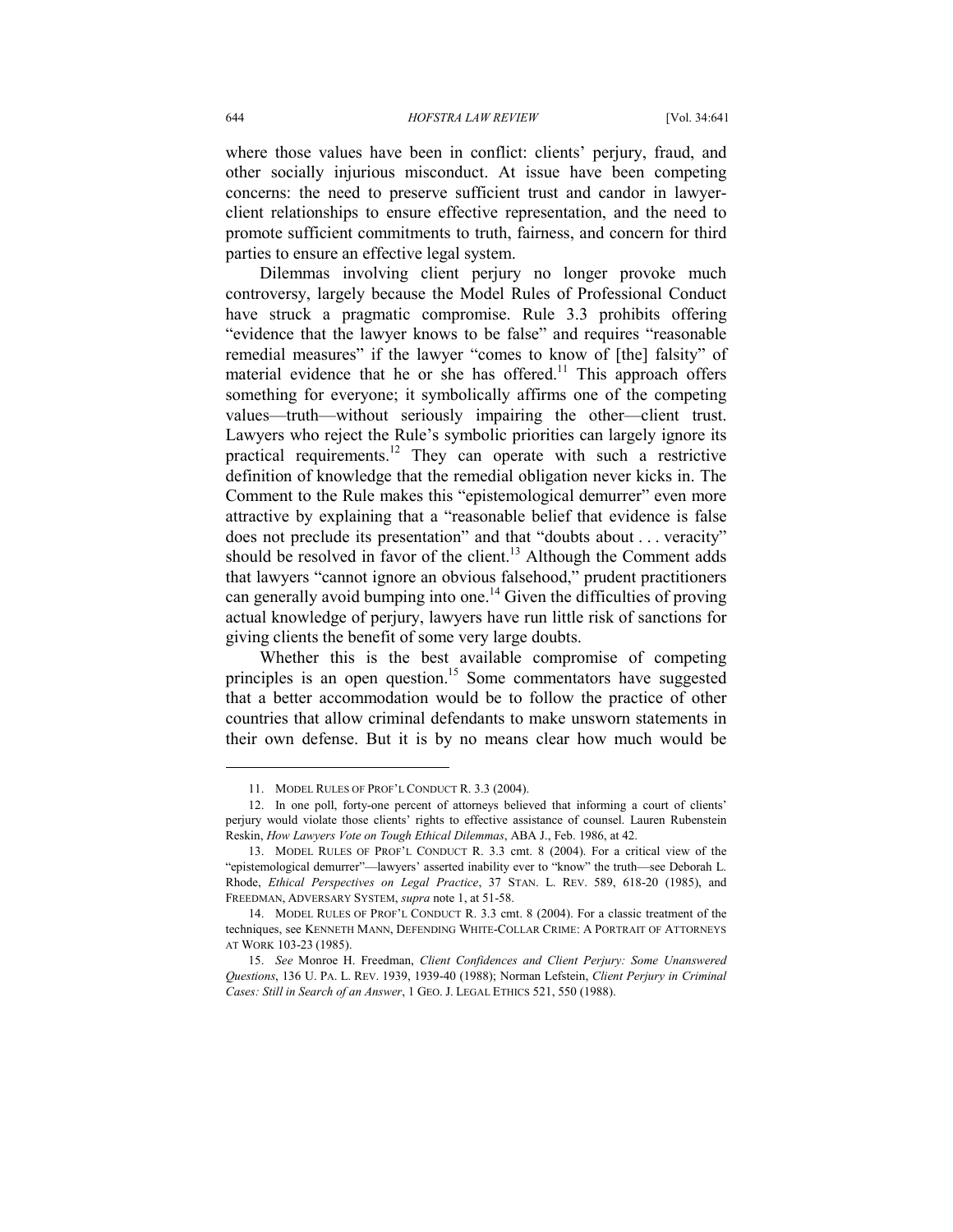gained by moving in that direction or by enacting reforms that would either strengthen or relax the obligations of lawyers. Whatever the formal ethical rules, clients who intend to commit perjury will have ample incentives to conceal it from attorneys. And attorneys whose livelihood depends upon a trusting relationship with clients have ample incentives to avoid knowledge requiring disclosure of their duplicity. Moreover, in a system in which the vast majority of criminal cases end in guilty pleas, and in which many defendants who do go to trial have other reasons to avoid testifying, a change in ethical rules on perjury may have limited practical effect. To be sure, modifying ethical responsibilities could have some impact on how attorneys counsel clients and how clients assess the value of proceeding to trial and taking the stand. But as the subsequent discussion notes, the most fundamental problems concerning client representation in the current criminal justice system involve the inadequate resources and incentives for indigent defense. Tinkering with largely unenforceable perjury rules pales in comparison.

By contrast, other issues of client misconduct have provoked continuing controversy and no stable, widely accepted compromises. The American Bar Association's first Code of Professional Responsibility (1969), and its initial version of the Model Rules of Professional Conduct (1983), took a highly protective view of client confidences, even in the face of substantial third party injuries. Exceptions to the confidentiality obligations were quite limited. Both documents required disclosure to prevent client perjury or other fraud on a tribunal.<sup>16</sup> The Code permitted disclosure only in one additional circumstance: to enable lawyers to establish their own claims in a controversy with a client, including efforts to collect a fee. The Model Rules added only one further exception: to prevent the client from committing a criminal act that would result in imminent death or substantial bodily harm.<sup>17</sup> In other circumstances, involving noncriminal acts or serious financial injuries, attorneys' only recourse was to withdraw from representation and to disavow prior statements that might assist misconduct. In the case of organizational clients, lawyers could also refer serious legal violations to the organization's highest authority.<sup>18</sup>

From the profession's perspective, these rules held obvious appeal. They gave lawyers maximum scope to protect their own interests and

 <sup>16.</sup> MODEL RULES OF PROF'L CONDUCT R. 3.3 (2004); MODEL CODE OF PROF'L RESPONSIBILITY DR 7-102(B) (1969).

 <sup>17.</sup> MODEL RULES OF PROF'L CONDUCT R. 1.6 (1983).

 <sup>18.</sup> MODEL RULES OF PROF'L CONDUCT R. 1.13 (2004).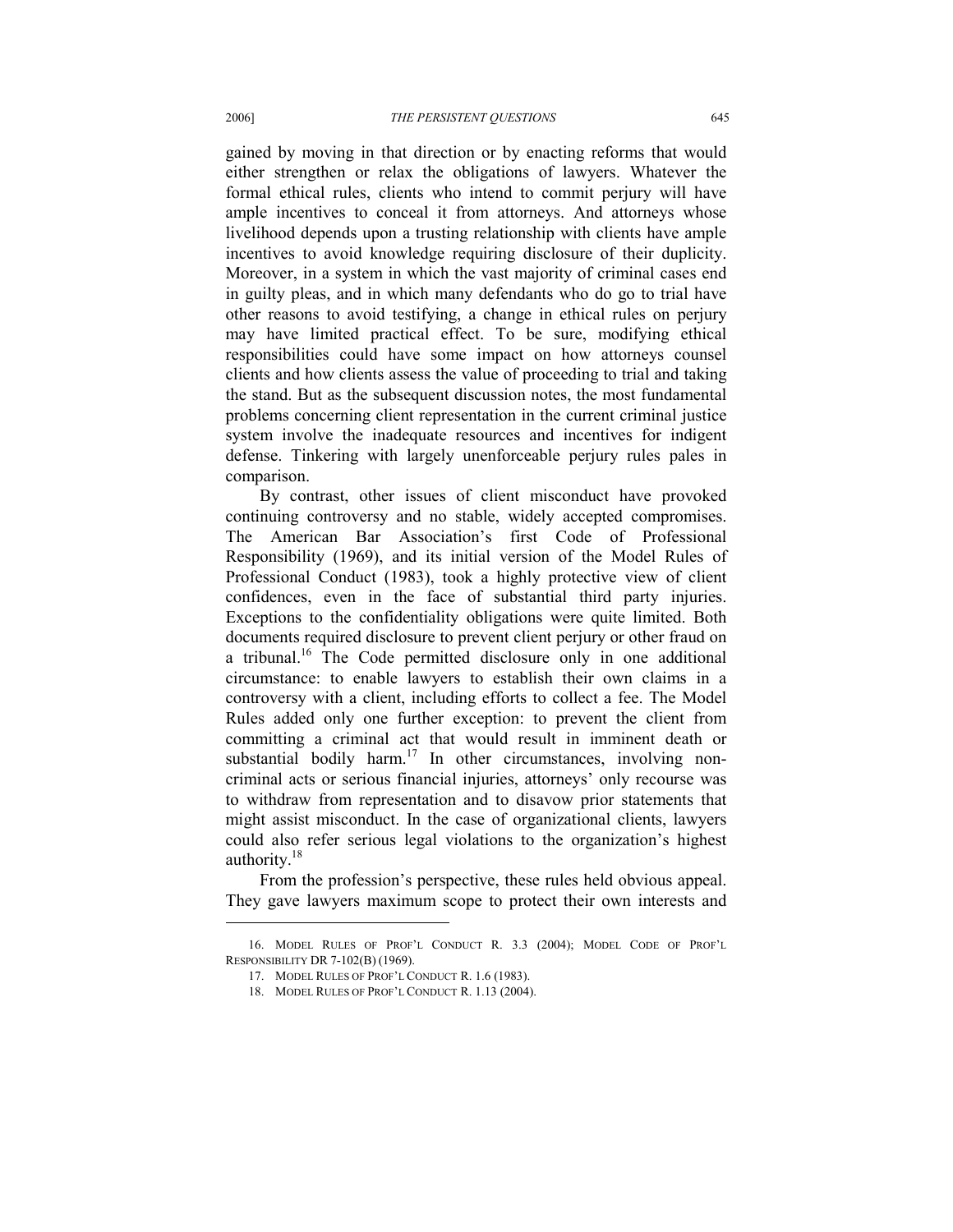those of paying clients. From a societal perspective, however, the norms made little sense. If a less self-interested decision maker than the bar had been responsible for adopting confidentiality rules, it seems inconceivable that the ABA's formulations would have been the result. Would anyone other than judges have required disclosure to prevent a fraud on a court but not to save a life? Would anyone outside the bar have permitted disclosures to help lawyers collect a modest fee but not to prevent a massive health or financial disaster?<sup>19</sup>

Defenders of those rules often claimed that further limitations on confidentiality would impair representation by causing clients to withhold inculpating information. It is, however, not self-evident why those individuals deserve maximum protection at the expense of more innocent third parties whose physical or financial well-being depends on disclosure.<sup>20</sup> Moreover:

Historical, cross-cultural, and cross-professional data make clear that practitioners have long provided assistance on confidential matters without the sweeping freedom from disclosure obligations that the American bar has now obtained. Businesses routinely channeled compromising information to attorneys before courts recognized a corporate privilege, and most European countries manage without one  $\frac{1}{2}$ 

These difficulties in the bar's initial confidentiality standards have not escaped attention. Over the last two decades, evidence of lawyers' complicity in major health, safety, and financial scandals has fueled continuing reform efforts.<sup>22</sup> By the turn of the twenty-first century, most states had adopted exceptions to confidentiality protections beyond those codified in the ABA's Model Rules.<sup>23</sup> In 2002, the ABA itself modified those rules to expand lawyers' discretion to disclose compromising

 <sup>19.</sup> FREEDMAN & SMITH, *supra* note 2, at 148-49; RHODE, JUSTICE, *supra* note 7, at 109; Daniel R. Fischel, *Lawyers and Confidentiality*, 65 U. CHI. L. REV. 1, 1-2 (1998).

 <sup>20.</sup> William H. Simon, *Ethical Discretion in Lawyering*, 101 HARV. L. REV. 1083, 1142 (1988).

 <sup>21.</sup> RHODE, JUSTICE, *supra* note 7, at 111.

 <sup>22.</sup> Examples included the marketing of products such as asbestos, cigarettes, and the Dalkon Shield, and financial disasters such as the collapse of savings and loan associations and Enron. *See id.* at 108-09; *see also* DEBORAH L. RHODE & DAVID LUBAN, LEGAL ETHICS 146, 255-63 (4th ed. 2004); Deborah L. Rhode & Paul Patton, *Lawyers, Ethics, and Enron*, *in* ENRON: CORPORATE FIASCOS AND THEIR IMPLICATIONS 625 (Nancy B. Rapoport & Bala G. Dharan eds., 2004) [hereinafter Rhode & Patton, *Enron*]; William H. Simon, *The Kaye-Scholer Affair: The Lawyer's Duty of Candor and the Bar's Temptations of Evasion and Apology*, 23 LAW & SOC. INQUIRY 243, 243-44 (1998).

 <sup>23.</sup> For a compilation of state standards, see ATT'YS' LIAB. ASSURANCE SOC'Y, INC., *Ethics Rules on Client Confidences*, *reprinted in* THOMAS D. MORGAN & RONALD D. ROTUNDA, 2004 SELECTED STANDARDS ON PROFESSIONAL RESPONSIBILITY 144-55 (2004).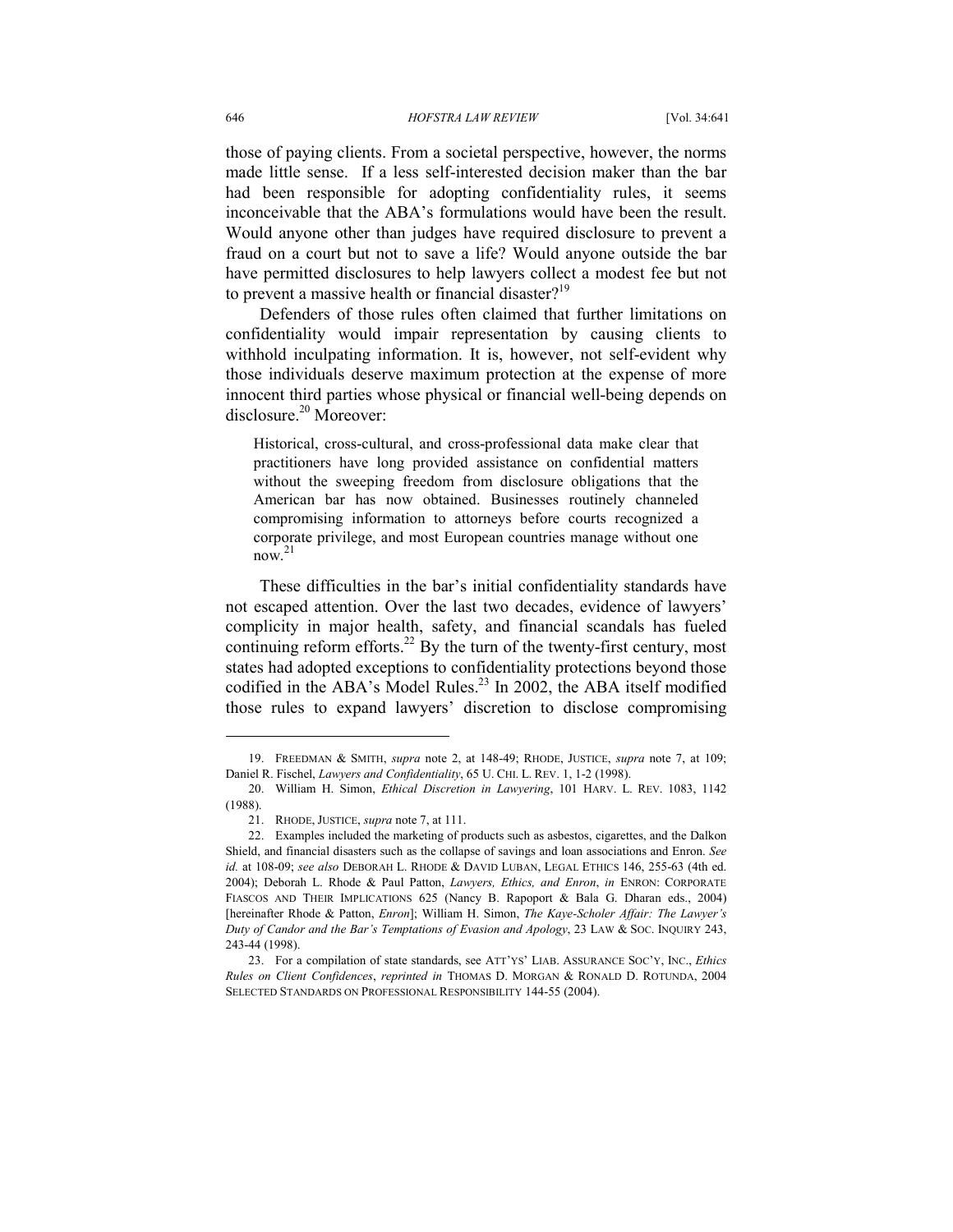information. Most significantly, attorneys are now permitted to reveal confidences necessary to prevent reasonably certain "death or substantial bodily injury" even if no criminal act is involved.<sup>24</sup> They may also act to prevent, mitigate, or rectify client crimes or frauds reasonably certain to result in financial injuries where their own services have been used.<sup>25</sup>

Yet the ABA, and the vast majority of state bars, have declined to impose any mandatory disclosure obligations. Moreover, lawyers representing organizations are permitted to reveal confidences or report to the highest authority only in circumstances involving legal violations reasonably certain to result in substantial injury to the organization, where the organization's best interest would be served by disclosure.<sup>26</sup> No responsibilities to third parties are acknowledged.<sup>27</sup>

That omission prompted Congress, in the aftermath of Enron, to fill at least part of the gap. The Sarbanes-Oxley Act of 2002 authorized the Securities and Exchange Commission ("SEC") to require lawyers representing securities issuers to report material violations of the law to supervisory officials within the organization. If these individuals fail to take appropriate remedial action, lawyers are now obligated to notify the organization's board of directors or designated board committee.<sup>28</sup> In promulgating regulations under that Act, the SEC considered requiring lawyers to disclose possible legal violations to the Commission if the board failed to take effective action, but, in the face of overwhelming bar opposition, the proposal was withdrawn.<sup>29</sup>

Whether these new requirements go too far or not far enough has generated a cottage industry of commentary. And at this juncture, we lack empirical evidence to adequately evaluate competing claims. What

 <sup>24.</sup> MODEL RULES OF PROF'L CONDUCT R. 1.6 (2004).

 <sup>25.</sup> *See id.* at R. 1.16.

 <sup>26.</sup> *Id.* at R. 1.13.

 <sup>27.</sup> For discussion of the indifference to third-party concerns in organizational contexts, see Monroe H. Freedman, *The "Corporate Watch Dogs" That Can't Bark: How the New ABA Ethical Rules Protect Corporate Fraud*, 8 UDC/DCSL L. REV. 225, 228 (2004).

 <sup>28.</sup> Sarbanes-Oxley Act of 2002 § 307, 15 U.S.C. § 7245 (2003); 17 C.F.R. § 205.3 (2005).

 <sup>29.</sup> One version of the noisy withdrawal rule appears at Implementation of Standards of Professional Conduct for Attorneys, Securities Act Release No. 8150, Exchange Act Release No. 46,868, Investment Company Act Release No. 25,829, 67 Fed. Reg. 71,670, 71,704 (proposed Dec. 2, 2002). For discussion of opposition, see Implementation of Standards of Professional Conduct for Attorneys, Securities Act Release No. 8186, Exchange Act Release No. 47,282, Investment Company Act Release No. 25,920, 68 Fed. Reg. 6324, 6325 (proposed Feb. 6, 2003). For the second version of the proposal, see *id.* at 6328-29. The final rule does permit an attorney to make a noisy withdrawal to prevent the issuer from committing a material violation that is likely to cause substantial injury to the financial interest or property of the issuer or investors. 17 C.F.R. § 205.3(d)(2)(i) (2005). Many state confidentiality rules prohibit disclosure under such circumstances, and the issue of whether federal regulations preempt state ethical codes is now under dispute.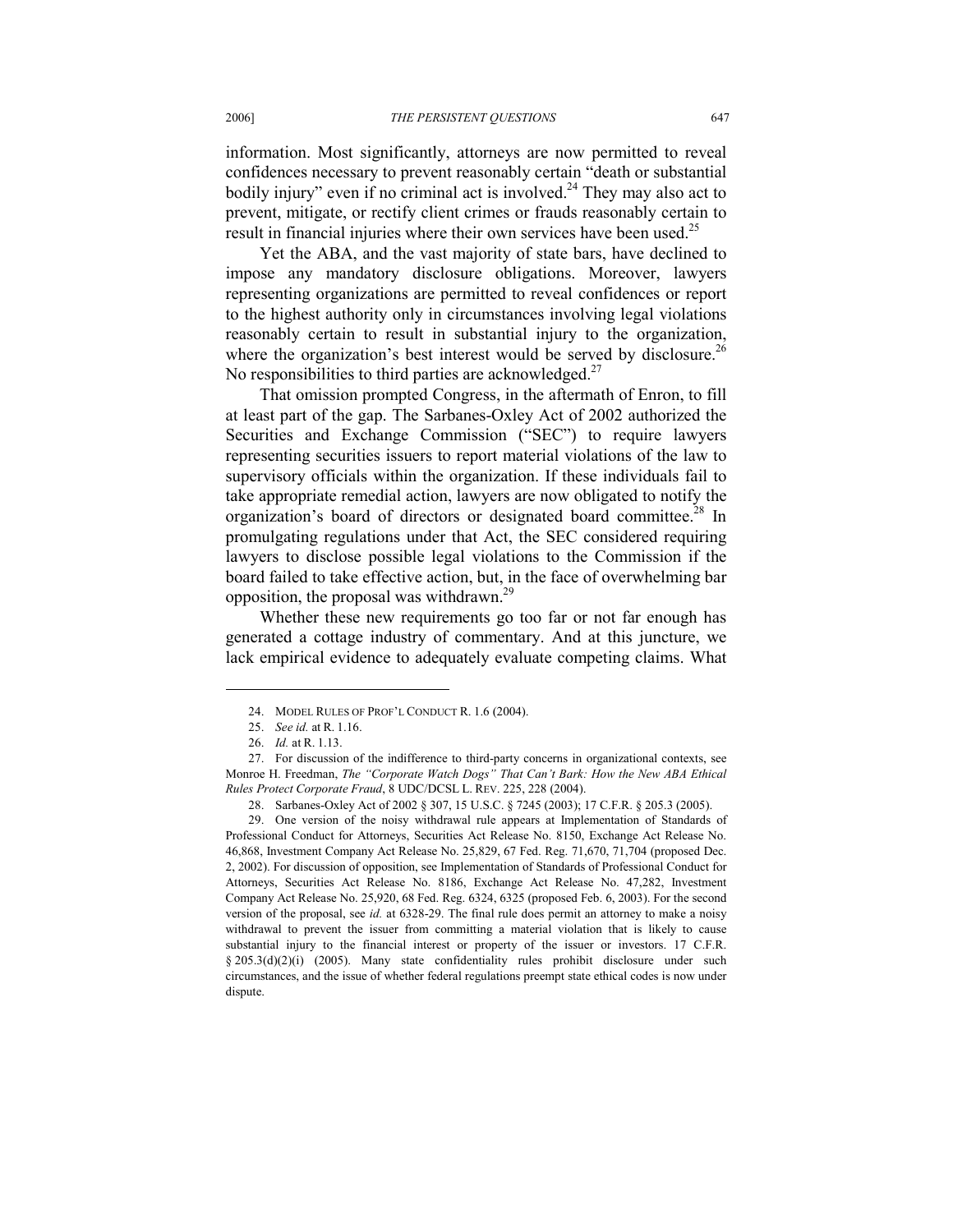little data are available concerning mandatory disclosure requirements in state ethical codes suggest that such obligations are rarely invoked or enforced in any publicly visible way.<sup>30</sup> SEC requirements are likely to have more bite, but how effective they will prove in practice remains open to question.<sup>31</sup> The organized bar, however, seems intent on researching only one side of the debate. The chair of a newly appointed ABA Task Force on the Attorney-Client Privilege describes its mission as collecting evidence that recent curtailment of confidentiality protections are not in the best interests of corporations or the public. $32$ 

That response raises a broader issue about the evolution of rules governing advocacy and the process for their formulation. Recent history leaves little doubt that the public has paid a substantial price for the ethic of undivided client allegiance.<sup>33</sup> A growing constituency both within and outside the profession is demanding that lawyers assume greater responsibility for the welfare of parties other than clients.<sup>34</sup> If attorneys are unprepared to accept that responsibility, others are likely to impose it on them. Despite intense opposition from the organized bar, Congress passed the Sarbanes-Oxley Act with only three dissenting votes.<sup>35</sup> If the

 For competing concerns about the adverse effects of restricting confidentiality protections, see *Corporate Counsel: ABA Is Urged to Express Opposition to Government Incursions on Privilege*, 21 Laws. Man. on Prof. Conduct (ABA/BNA) 303 (June 15, 2005).

 32. Molly McDonough, *Prove It: Task Force Seeks Evidence That Recent Policies Undermine Attorney-Client Privilege*, ABA J., Apr. 2005, at 60.

 <sup>30.</sup> *See* RHODE, JUSTICE, *supra* note 7, at 113.

 <sup>31.</sup> The absence of external whistleblowing requirements and the standard of knowledge for internal reporting obligations have been the subject of particular criticism. The obligation is triggered under circumstances in which "it would be unreasonable . . . for a prudent and competent attorney not to conclude that it is reasonably likely" that a violation has occurred, is occurring, or will occur. 17 C.F.R. § 205.2(e) (2003). For criticism, see Roger C. Cramton et al., *Legal and Ethical Duties of Lawyers After Sarbanes-Oxley*, 49 VILL. L. REV. 725, 754 (2004), and see also Keith R. Fisher, *The Higher Calling: Regulation of Lawyers Post-Enron*, 37 U. MICH. J.L. REFORM 1017, 1104 (2004); Susan P. Koniak, *When the Hurlyburly's Done: The Bar's Struggle with the SEC*, 103 COLUM. L. REV. 1236, 1274-76 (2003); William H. Simon, *Wrongs of Ignorance and Ambiguity: Lawyer Responsibility for Collective Misconduct*, 22 YALE J. ON REG. 1, 31 (2005) [hereinafter Simon, *Wrongs*]; Simon M. Lorne, *The Perplexity and Perversity of the New Lawyer Conduct Rules*, WALL ST. LAW., June 2003, *available at* http:// realcorporatelawyer.com/wsl/wsl0603.html.

 <sup>33.</sup> *See* sources cited *supra* note 22.

 <sup>34.</sup> *See, e.g.*, David Luban, *Moral Meltdowns*, *in* MORAL LEADERSHIP: THE THEORY AND PRACTICE OF POWER, JUDGMENT AND POLICY 57 (Deborah L. Rhode ed., 2006); John C. Coffee, Jr., *Gatekeeper Failure and Reform: The Challenge of Fashioning Relevant Reforms*, 84 B.U. L. REV. 301, 363 (2004); John C. Coffee, Jr., *The Attorney as Gatekeeper: An Agenda for the SEC*, 103 COLUM. L. REV. 1293, 1294-95 (2003); Susan P. Koniak, *Corporate Fraud: See, Lawyers*, 26 HARV. J.L. & PUB. POL'Y 195, 227 (2003); Simon, *Wrongs*, *supra* note 31, at 1-3, 35; *Corporate Counsel: Campos Urges Bond Attorneys to Engage in 'Self-Policing' and 'Preventive Lawyering'*, 21 Laws. Man. on Prof. Conduct (ABA/BNA) 463, 487 (Sept. 21, 2005).

 <sup>35.</sup> *See, e.g.*, Rhode & Patton, *Enron*, *supra* note 22, at 628.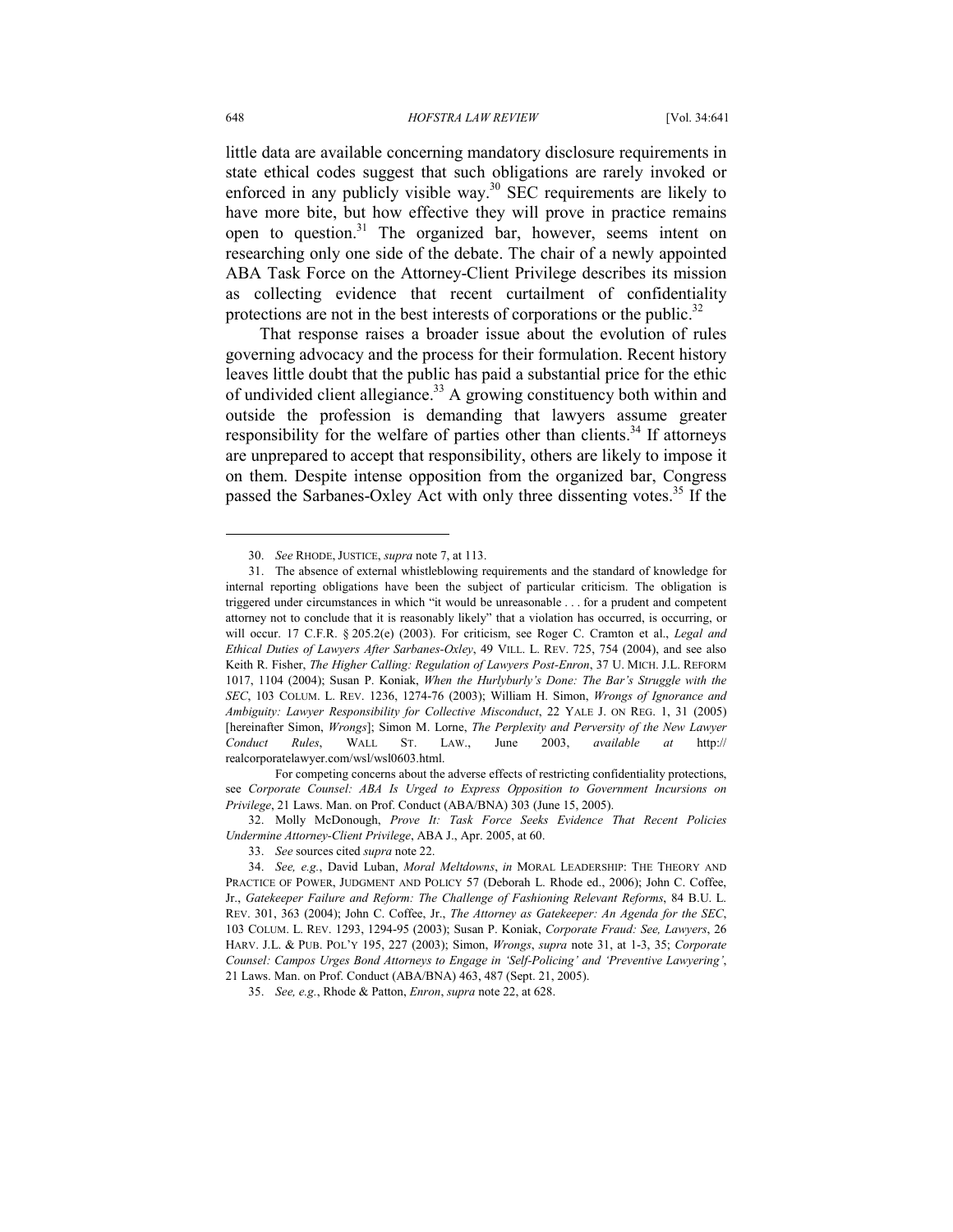regulations that the statute authorizes prove inadequate, more stringent requirements are sure to follow. As discussion in Part III makes clear, the bar's own autonomy on issues of governance is subject to growing challenge. If lawyers want to retain some measure of regulatory independence, they need to strike a less self-interested balance of the public, professional, and client interests at stake.

### II. ACCESS TO JUSTICE

Another central challenge of American legal ethics arises from the disjuncture between the adversary system in principle and in practice. The system's underlying premise, that accurate results will emerge from partisan advocacy before a disinterested decision maker, depends on factual assumptions that are out of touch with daily realities. The vast majority of legal representation never receives oversight from an impartial tribunal; little of lawyer's advice, negotiation, drafting, and pretrial work obtains such scrutiny. Moreover, even cases that end up in court seldom resemble the bar's theoretical model of adversarial processes. That model presupposes opponents with roughly equal incentives, information, resources, and capabilities. "But those conditions [may be] more the exception than the rule in a society that tolerates vast disparities in wealth, high litigation costs, and grossly inadequate access to legal assistance.<sup> $36$ </sup> "In law, as in life, the haves" generally come out ahead."<sup>37</sup>

Obvious though this point seems, prevailing views of the advocate's role fail to address its implications. According to the Preamble of the ABA Model Rules, "when an opposing party is well represented, a lawyer can be a zealous advocate on behalf of a client and at the same time assume that justice is being done."<sup>38</sup> What happens when the opposing party is not well represented is a matter that the Rules largely overlook.

The problem of unequal access to justice, and the bar's reluctance to address it, is longstanding. Early codes of ethics were, for the most part, silent on the subject, except for some exhortatory provisions urging attorneys to provide unpaid or reduced-fee assistance to the poor,

 <sup>36.</sup> RHODE, JUSTICE, *supra* note 7, at 55-56. For discussion of those disparities in criminal contexts, see DEBORAH L. RHODE, ACCESS TO JUSTICE 11-12, 123-24 (2004) [hereinafter RHODE, ACCESS]. For civil contexts, see *id.* at 13-14, 103-06.

 <sup>37.</sup> For a more extended development of this argument, see RHODE, JUSTICE, *supra* note 7, at 56, and Marc Galanter, *Why the "Haves" Come Out Ahead: Speculations on the Limits of Legal Change*, 9 LAW & SOC'Y REV. 95, 149 (1974).

 <sup>38.</sup> MODEL RULES OF PROF'L CONDUCT pmbl. (2004).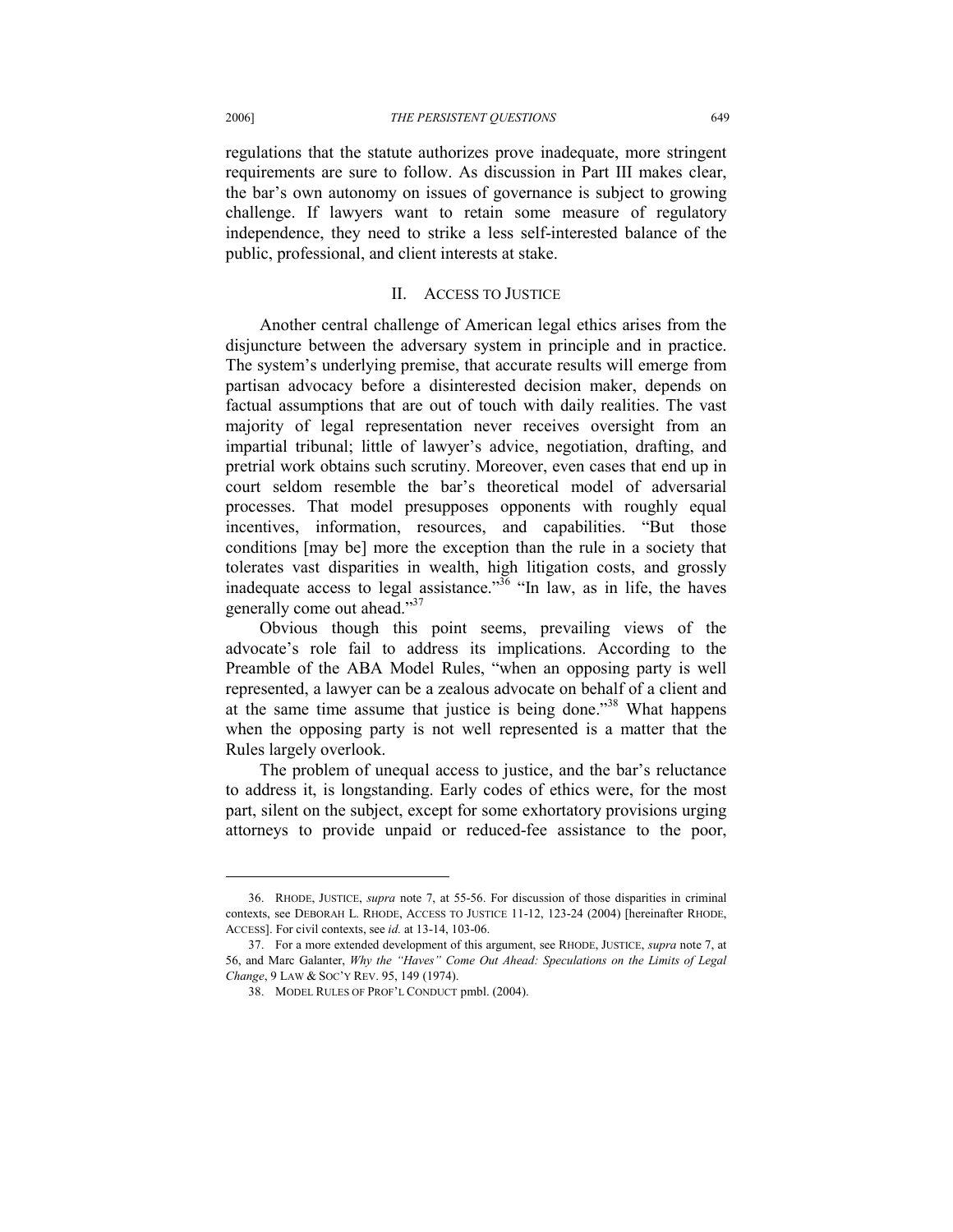particularly the widows and orphans of "brother" lawyers.<sup>39</sup> Until the mid-twentieth century, the bar's support for subsidized legal services was notable for its absence. The ABA initially opposed governmentfunded legal aid on the ground that it would pave the way for "socialization" of the profession, and representative surveys found that fewer than ten percent of lawyers contributed to the few available legal assistance programs.<sup>40</sup> Bar support began to increase during the 1960s, but it was largely confined to lobbying for state and federal subsidies. Surveys of lawyers from the 1960s through the 1980s found that only five to fifteen percent of practitioners provided pro bono assistance, and most of the aid went not to the poor but to family, friends, employees, and middle-class organizations. $41$  The topic itself was largely ignored by law schools and mainstream legal ethics writing until the last two  $decades.<sup>42</sup>$ 

For most of its history, not only did the American bar fail to provide significant support for legal aid, it also promulgated anticompetitive ethical rules that inflated the cost and reduced the accessibility of legal services. Restrictions on advertising, solicitation, minimum fees, unauthorized practice, and group legal services all helped to price law out of reach for routine needs of most Americans.<sup>43</sup> Although here again, bar attitudes grew more liberal during the late 1960s and 1970s, it generally took rulings by the courts to prompt significant changes in restrictive ethical rules.<sup>44</sup>

Over the last quarter century, much has changed. The issue of unequal access is on the profession's agenda. At least three-quarters of the states now have commissions focusing on the issue, and it is a frequent topic of legal ethics commentary and reform efforts.<sup>45</sup> Increases

-

 <sup>39.</sup> *See* MODEL CODE OF PROF'L RESPONSIBILITY EC 2-25 (1980); CANONS OF PROF'L ETHICS Canon 12 (1908).

 <sup>40.</sup> RHODE, ACCESS, *supra* note 36, at 60; JEROLD S. AUERBACH, UNEQUAL JUSTICE 236 (1976).

 <sup>41.</sup> RHODE, ACCESS, *supra* note 36, at 66; RICHARD L. ABEL, AMERICAN LAWYERS 130 (1989); AUERBACH, *supra* note 40, at 282.

 <sup>42.</sup> Although law schools offered clinics, externships and student-run public service activities programs, it was not until the late 1980s that any significant number began to introduce formal pro bono policies and administratively supported programs. *See* DEBORAH L. RHODE, PRO BONO IN PRINCIPLE AND IN PRACTICE 21-22 (2005) [hereinafter RHODE, PRO BONO]. For an example of the lack of coverage of pro bono responsibilities in influential early writing, see generally FREEDMAN, ADVERSARY SYSTEM, *supra* note 1.

 <sup>43.</sup> For an overview, see RHODE, ACCESS, *supra* note 36, at 69-76; ABEL, *supra* note 41, at 118; AUERBACH, *supra* note 40, at 41-48.

 <sup>44.</sup> *See* RHODE, ACCESS, *supra* note 36, at 71-72; RHODE & LUBAN, *supra* note 22, at 729-89.

 <sup>45.</sup> *See, e.g.*, Supporting Partnerships to Expand Access to Justice ("SPAN"), *Twelve Lessons from Successful State Access to Justice Efforts* 1-6 (Mar. 2003) (SPAN Working Paper, on file with author).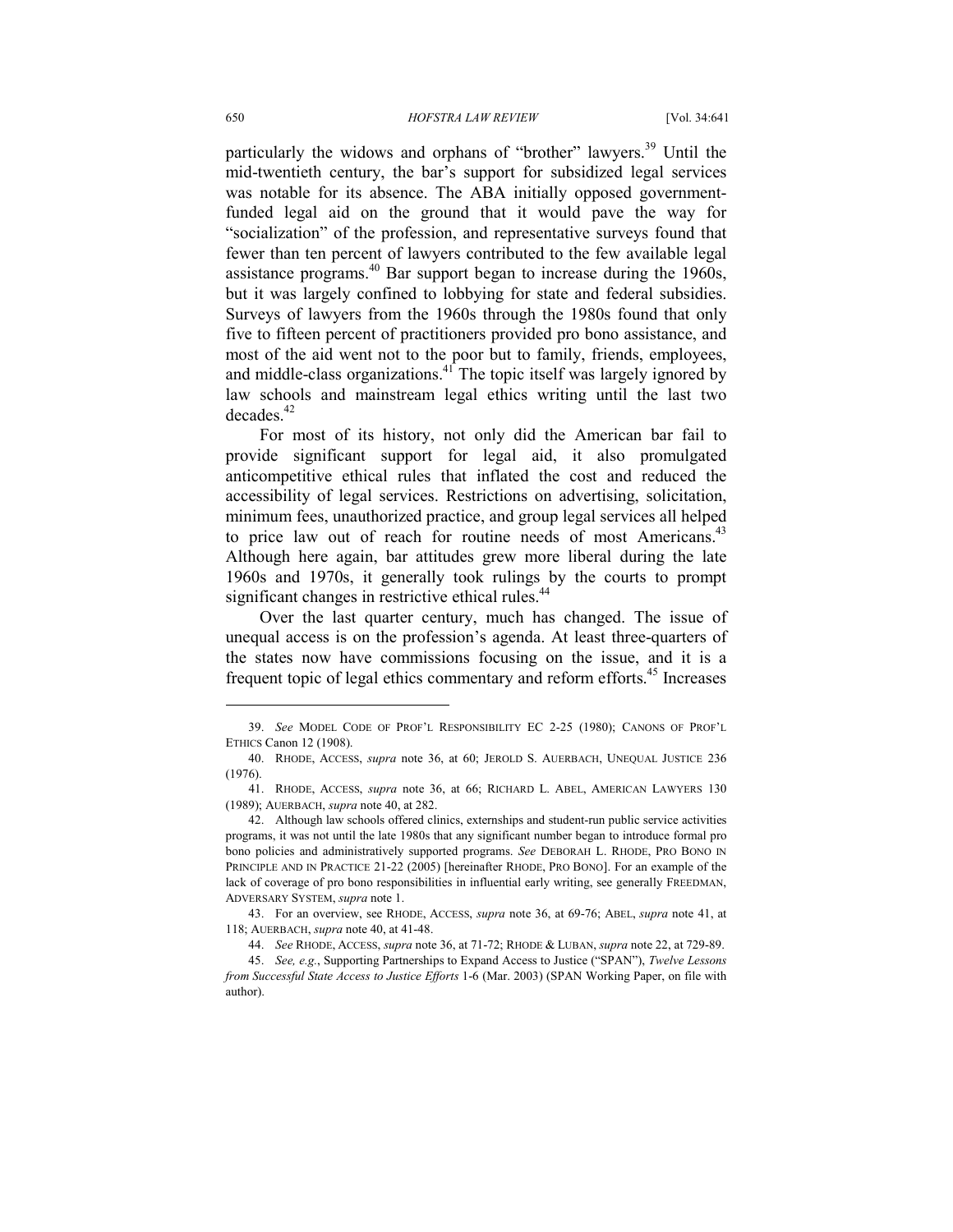in competition, information, and technological innovation have all helped to reduce the costs of legal services and increase individuals' capacity for self-representation. Two-thirds of lawyers now report performing some pro bono work, broadly defined, for the poor or for other bar or charitable organizations.<sup>46</sup>

Yet despite such progress, we remain a considerable distance from the equality in legal representation on which the fairness of the adversary system depends. It is a shameful irony that the nation with the world's highest concentration of lawyers still does so little to make law available to those who need it most. Less than one percent of the nation's expenditures on legal services, about \$2.25 per capita, goes to support civil legal assistance for one-seventh of the population that is poor enough to qualify for assistance.<sup>47</sup> At these funding levels, not much due process is available. Bar estimates consistently find that over four-fifths of the individual legal needs of the poor remain unmet.<sup>48</sup> These estimates do not include the millions of Americans of limited means who are above poverty thresholds, but cannot realistically afford lawyers, or collective problems in areas like educational inequality or the environment.

We also have not begun even to quantify, let alone address, the inadequacies in indigent criminal defense. Recent research documents, in dispiriting detail, reveal the vast gap between adversarial premises and daily practices in the criminal justice system. Funds available for indigent defense average one-eighth the amount available for prosecution.<sup>49</sup> Many court-appointed attorneys lack the time, resources, training, or incentives to mount an effective defense. Statutory fees and caseloads are often set at ludicrous levels, which makes trial preparation for most poor clients a statistical impossibility.<sup>50</sup> Over ninety percent of

 <sup>46.</sup> ABA Standing Comm. on Pro Bono and Pub. Serv., *Supporting Justice: A Report on the Pro Bono Work of America's Lawyers* 4 (Aug. 2005), *available at* http://www.abanet.org/legalservices/probono/report.pdf. The survey used the definition of pro bono in the ABA Model Rule 6.1, and included assistance: to people of limited means or to organizations that address the needs of the poor; activities for improving the legal system or the legal profession through groups such as bar associations or judicial committees; and work for charitable, civic, religious, educational, or other non-profit organizations. *See id.* at 10.

 <sup>47.</sup> *See* RHODE, ACCESS, *supra* note 36, at 106. America spends only about \$2.25 per person on aid, a level one-sixth to one-fifteenth of that of other countries with comparable legal systems, such as Canada, Australia, and Great Britain. *See id.* at 112.

 <sup>48.</sup> *See id.* at 3.

 <sup>49.</sup> *See id.* at 123; *see also* DAVID COLE, NO EQUAL JUSTICE 64, 84 (1999); Douglas McCollum, *The Ghost of Gideon*, AM. LAW., Mar. 2003, *available at*  http://www.law.com/jsp/law/LawArticleFriendly.jsp?id=1045793311608.

 <sup>50.</sup> Hourly rates for out-of-court work are as low as \$20 or \$25, and ceilings of \$1000 or caseloads of five hundred felony matters are common. *See* RHODE, ACCESS, *supra* note 36, at 12; Vivian Berger, *Time for a Real Raise*, NAT'L L.J., Sept 13, 2004, at 27; ABA Standing Comm. on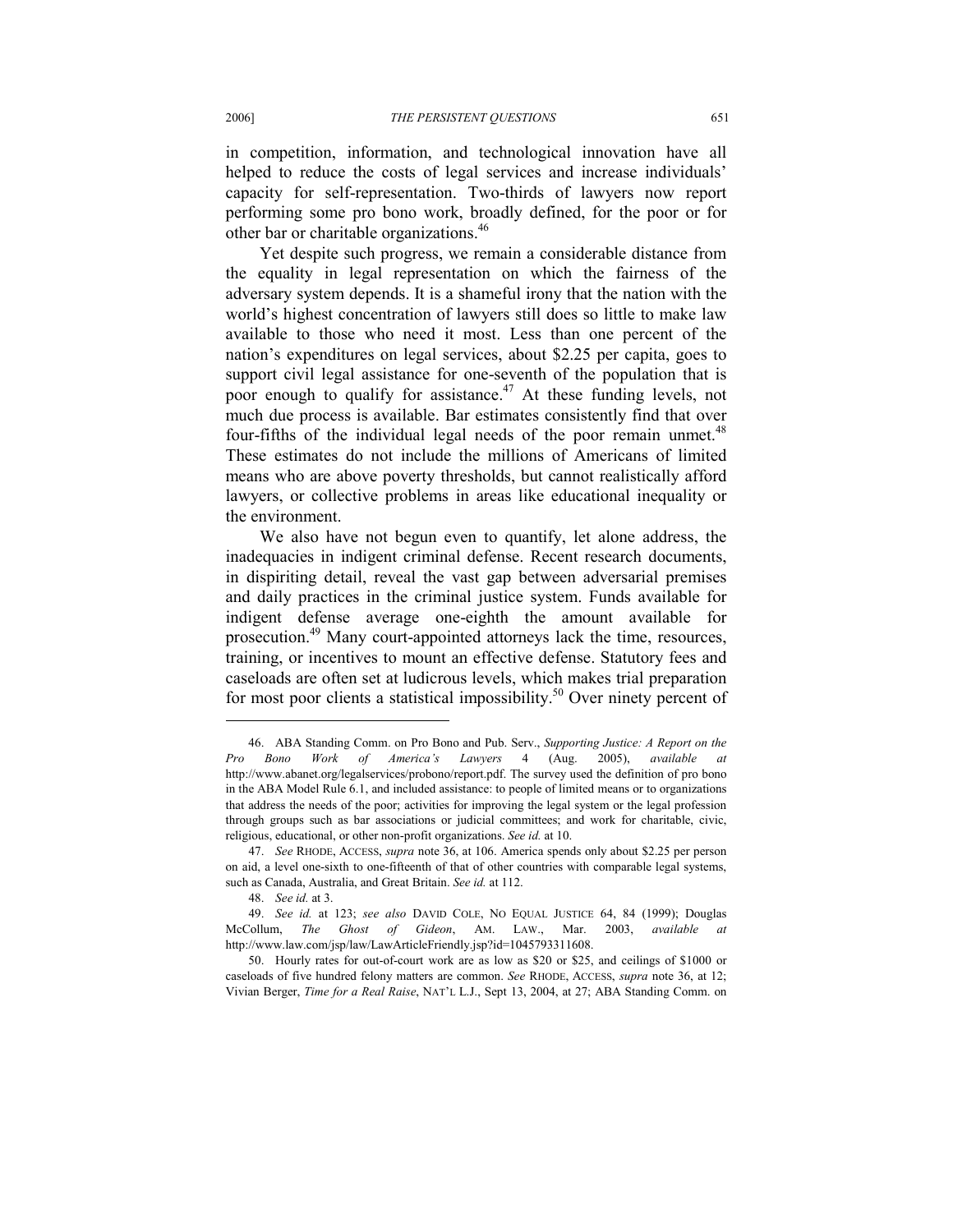indigent criminal defendants plead guilty without trial, typically before any significant effort is made to investigate their case.<sup>51</sup>

The profession's response to inadequate representation has itself been demonstrably inadequate. In criminal cases, the standards governing effective assistance of counsel are a national embarrassment; convictions have been upheld where defense lawyers have been asleep, drunk, on drugs, or parking their cars for key portions of the prosecution's case.<sup>52</sup> Even in capital cases, "[d]efendants have been executed despite their [counsel's] lack of any prior trial experience, ignorance of all relevant death penalty precedents, [and] failure to present any mitigating evidence."<sup>53</sup> High costs and unrealistic standards of proof make civil or disciplinary remedies for negligence largely unavailable in criminal contexts, and few states have made efforts to enforce guidelines on effective performance.<sup>54</sup>

In civil contexts, the profession has too often been part of the problem rather than the solution. On issues like procedural simplification, pro se assistance, and non-lawyer services, courts have been insufficiently proactive, and many bar organizations have been actively resistant. In "poor peoples' courts" that handle housing, bankruptcy, small claims, and family matters, parties without lawyers are less the exception than the rule. Yet the system in which these parties operate has been designed by and for lawyers, and neither courts nor bar associations have pressed for reforms that would make it truly accessible to everyone else. Innovative projects are in ample supply, but a majority of surveyed courts have no formal pro se assistance services, and many of the services that are available are inadequate for those who need help most: litigants with limited education, financial resources, and English language skills.<sup>55</sup> Part of the problem lies with judges, who are reluctant to encourage more time-consuming pro se litigation or to antagonize lawyers, whose economic interests are threatened by self-help initiatives and whose support is critical to judges' own effectiveness, election

-

Legal Aid and Indigent Defendants, *Gideon's Broken Promise: America's Continuing Quest for Equal Justice* 7 (Dec. 2004) *available at* http://www.indigentdefense.org.

 <sup>51.</sup> *See* RHODE, ACCESS, *supra* note 36, at 124.

 <sup>52.</sup> *See id.* at 13, 134-35.

 <sup>53.</sup> *Id.* at 13, 140-41; *see also* COLE, *supra* note 49, at 87; Stephen B. Bright, *Equal Justice Under Law*, IDEAS FOR AN OPEN SOC'Y (Open Soc'y Inst., New York, N.Y.), Mar. 2003, at 3, *available at* http://www.soros.org/resources/articles\_publications/publications/ideas\_equaljustice\_2 0030301/ideas promise equal justice.pdf; TEX. DEFENDER SERV., LETHAL INDIFFERENCE, at ix (2002), *available at* http://www.texasdefender.org/front.pdf.

 <sup>54.</sup> *See* RHODE, ACCESS, *supra* note 36, at 131-36, 143; Bruce A. Green, *Criminal Neglect: Indigent Defense from a Legal Ethics Perspective*, 52 EMORY L.J. 1169, 1169-70 (2003).

 <sup>55.</sup> *See* RHODE, ACCESS, *supra* note 36, at 83.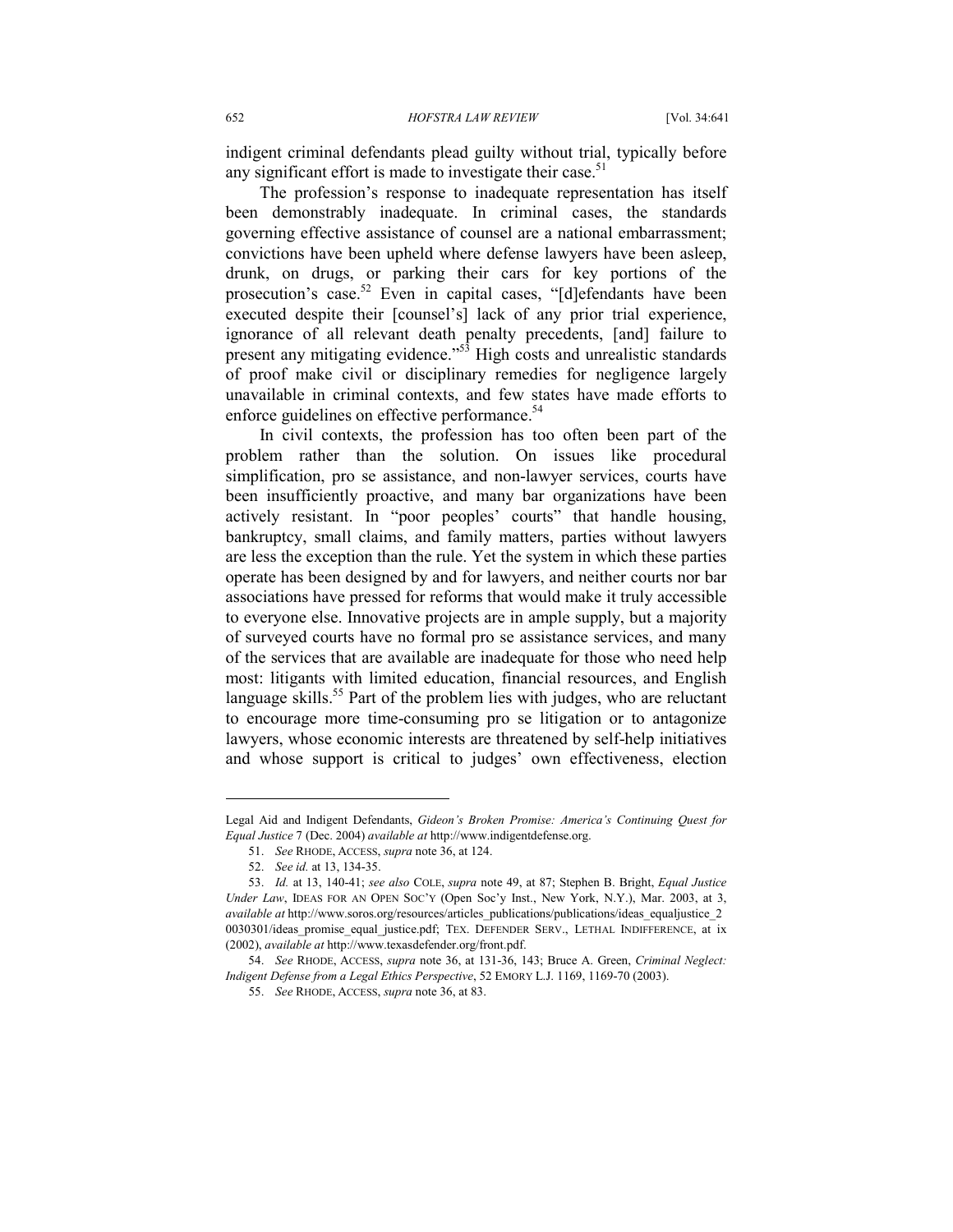campaigns, and advancement.<sup>56</sup>

Similar considerations have worked against efforts to broaden access through non-lawyer providers of legal services. Almost all scholarly experts and bar commissions that have systematically studied the issue have recommended increased opportunities for qualified nonlawyer assistance; almost all state supreme courts and bar associations have ignored those recommendations.<sup>57</sup> Rather than develop regulatory and licensing systems that would protect consumers from injury, the bar prefers to protect lawyers from competition. Like many of their state and local counterparts, the ABA's governing body has voted to strengthen not reconsider—sweeping, unauthorized practice prohibitions.<sup>58</sup>

A final area of abdication by courts and bar associations involves pro bono service. Proposed requirements have come and gone, but mainly gone. Bar codes and state supreme courts have adopted only aspirational standards, coupled in a few jurisdictions with voluntary or mandatory reporting systems.<sup>59</sup> Yet most lawyers have failed to meet these standards. Law is the highest earning profession in the country, but the best estimate of the bar's average pro bono contribution is under half-an-hour a week, and half-a-dollar a day.<sup>60</sup> Performance remains pitiful even among the lawyers who could most readily afford to do more. Only about a third of the attorneys in the nation's two hundred largest and most financially successful firms provide at least twenty-five minutes a week of pro bono service.<sup>61</sup>

Progress also remains to be made in law schools. Few issues are

 <sup>56.</sup> *See id.*; Fisher, *supra* note 31, at 1116; Jona Goldschmidt, *How Are Courts Handling Pro Se Litigants?*, 82 JUDICATURE 13, 19 (1998).

 <sup>57.</sup> *See* RHODE, ACCESS, *supra* note 36, at 15, 82-83, 87-89; Deborah L. Rhode, *Professionalism in Perspective: Alternative Approaches to Nonlawyer Practice*, 22 N.Y.U. REV. L. & SOC. CHANGE 701, 701 (1996) [hereinafter Rhode, *Nonlawyer Practice*]; Deborah L. Rhode, *The Delivery of Legal Services by Non-Lawyers*, 4 GEO. J. LEGAL ETHICS 209, 233 (1990) [hereinafter Rhode, *Legal Services*]. For other experts, see ABA COMM'N ON NONLAWYER PRACTICE, NONLAWYER ACTIVITY IN LAW-RELATED SITUATIONS: A REPORT WITH RECOMMENDATIONS (1995); Report of the State Bar of California Commission on Legal Technicians (July 1990) [hereinafter California State Bar Commission Report].

 <sup>58.</sup> *See* Patricia Manson, *Target Unauthorized Practice, ABA Urges*, CHI. DAILY L. BULL., Feb. 14, 2000, at 1.

 <sup>59.</sup> *See* RHODE, PRO BONO, *supra* note 42, at 15-18.

 <sup>60.</sup> *See* U.S. BUREAU OF LABOR STATISTICS, U.S. DEP'T OF LABOR, EMP. & EARNINGS 251 (2005); *see also* RHODE, PRO BONO, *supra* note 42, at 20. The recent ABA survey results are not inconsistent with this estimate, given that the average hourly contribution of lawyers who offered pro bono assistance needs to be adjusted for the numbers who did not, and for those whose contributions involved activities such as bar association service or assistance to middle-class charities. *See id.*

 <sup>61.</sup> Aric Press, *Brother, Can You Spare 20 Hours?*, AM. LAW., Sept. 2005, *available at* http://www.law.com/jsp/tal/PubArticleTAL.jsp?id=1125479112416 (noting that only thirty-six percent of lawyers provided twenty hours of assistance in 2004).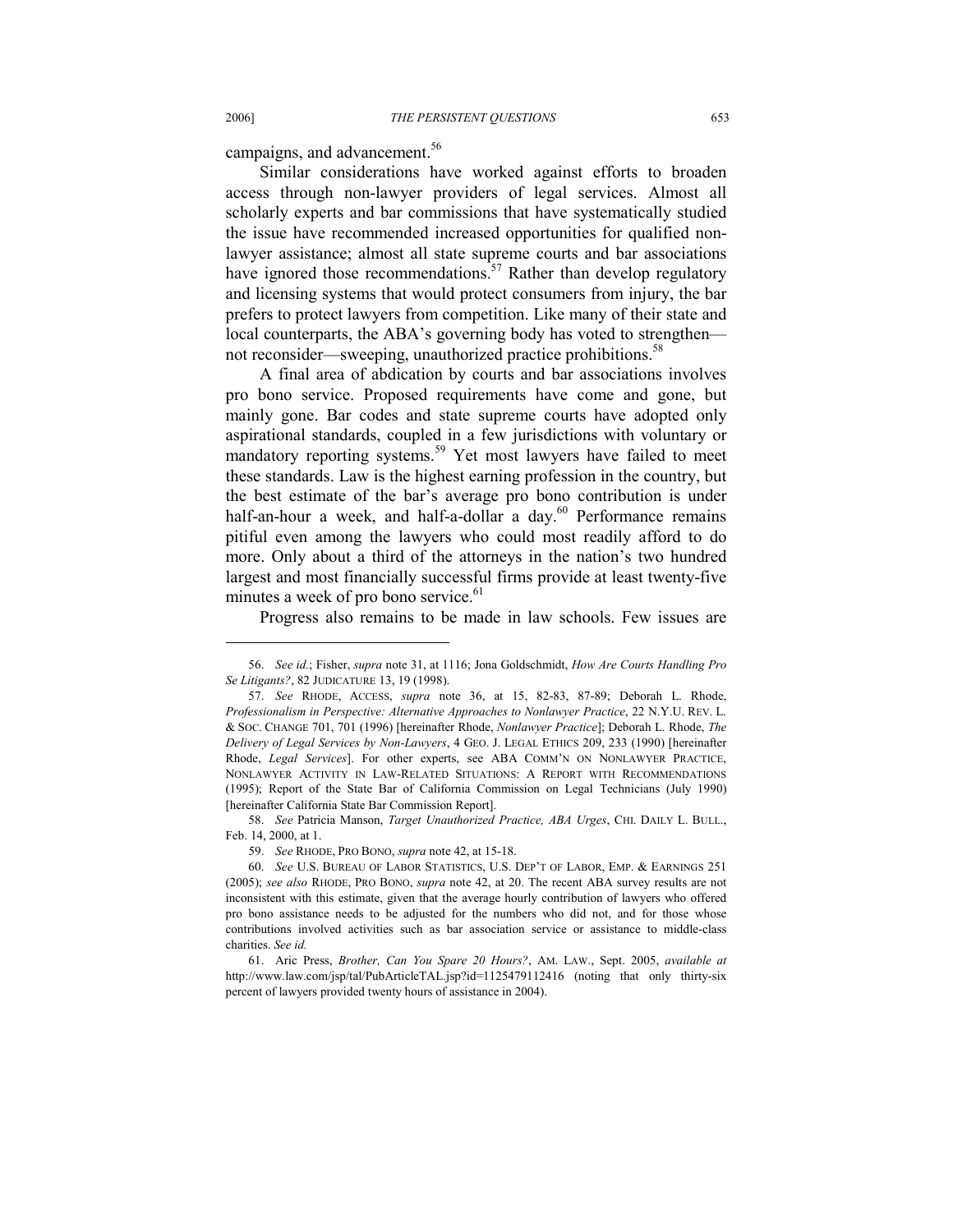more central to the American public and more peripheral to legal education than access to justice. Pro bono service is embraced in principle, but widely ignored in practice, and little discussion of the distribution of services occurs outside of clinics. According to the most recent data from the Association of American Law Schools (AALS), only one-fifth of law schools require pro bono service of students, and many of the obligations are modest: twenty to thirty hours spread over three years. $62$  In schools with voluntary programs, AALS survey data suggest that fewer than twenty percent of the students participate, and average time commitments are quite limited.<sup>63</sup> Some student involvement is at token levels and seems intended primarily as resume padding. As an AALS Commission noted, a majority of law students graduate without pro bono legal work as part of their educational experience.<sup>64</sup> Most schools remain a considerable distance from meeting the Commission's recommendation that every institution "make available to all law students at least once during their law school careers a well-supervised law-related pro bono opportunity and either require the students' participation or find ways to attract the great majority of students to volunteer."<sup>65</sup>

The gap between professional ideals and educational priorities emerged clearly in my own recent survey of some three thousand graduates of six law schools with different pro bono policies.<sup>66</sup> One goal of the study was to determine what legal education was doing, or should be doing, to make future practitioners aware of the public's unmet legal needs and the profession's duty to respond. Some survey findings speak for themselves. Only one percent of the sample as a whole reported that pro bono issues received coverage in law school orientation programs or professional responsibility courses.<sup>67</sup> Only three percent of graduates observed visible faculty support for pro bono service.<sup>68</sup> Surely we can, and must, do better. Law schools have unique opportunities and obligations to shape future practitioners' understandings of their

 <sup>62.</sup> *See* THE AALS PRO BONO PROJECT, A HANDBOOK ON LAW SCHOOL PRO BONO PROGRAMS 8-9 (2001); *see also* Cynthia F. Adcock, *Fact Sheet on Law School Pro Bono Programs* (AALS, Feb. 20, 2003) (on file with author).

 <sup>63.</sup> AALS COMM'N ON PRO BONO & PUB. SERV. OPPORTUNITIES, LEARNING TO SERVE (1999), *available at* http://www.aals.org/probono/report2.html [hereinafter AALS, LEARNING]; *see also* RHODE, PRO BONO, *supra* note 42, at 24.

 <sup>64.</sup> AALS, LEARNING, *supra* note 63. Although some schools have recently strengthened their pro bono programs, no evidence suggests that voluntary student involvement rates have changed dramatically.

 <sup>65.</sup> *Id.*

 <sup>66.</sup> RHODE, PRO BONO, *supra* note 42, at 125.

 <sup>67.</sup> *Id.* at 162.

 <sup>68.</sup> *Id.*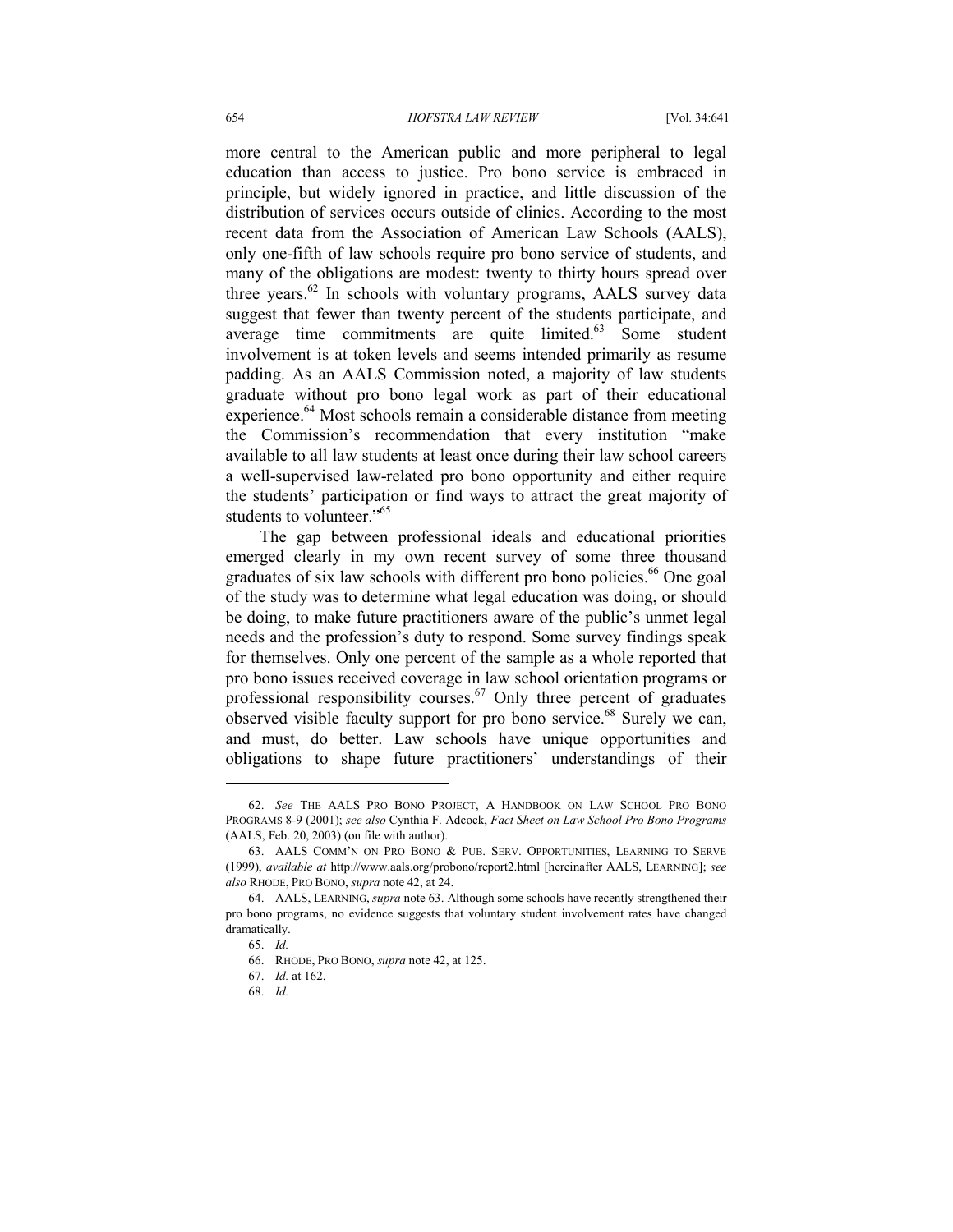professional role. We cannot afford, as individuals or institutions, to treat pro bono responsibilities as someone else's responsibility.

#### III. ACCOUNTABILITY

If, over the last quarter century, the central challenges of legal ethics in an adversary system have remained unresolved, what can we do to make greater progress over the next quarter century? What stands in the way? The greatest obstacle, and the root of many others, is the lack of accountability. Historically, the American legal profession has enjoyed an exceptional level of independence in its own regulation. It has drafted, adopted, and enforced codes of conduct without any significant participation by non-lawyers.<sup>69</sup> Token lay members have not had the backgrounds, resources, leverage, or ties to consumer organizations that could help create a counterweight to professional dominance.

Professional independence is rooted in courts' assertion of inherent authority to govern those who appear before them. This authority rests on two premises: first, that the judiciary needs such control to ensure the proper administration of justice, and second, that self-regulation preserves the separation of powers and protects the bar from state domination.<sup>70</sup> According to the Preamble of the Model Rules, "[a]n independent legal profession is an important force in preserving government under law, for abuse of legal authority is more readily challenged by a profession whose members are not dependent on government for the right to practice."<sup>71</sup>

Yet this independence comes at a cost. The judiciary generally lacks the time, incentives, resources, and managerial expertise to oversee an effective governance structure. As noted earlier, because many judges' reputations, advancement, and reelection depend on the bar's support, they have reason, whether conscious or not, to avoid

-

 <sup>69.</sup> Only one non-lawyer served on the commissions that drafted the Code of Professional Responsibility and the Model Rules of Professional Conduct, and on the Ethics 2000 Commission that recommended changes in the Model Rules. *See* RHODE, JUSTICE, *supra* note 7, at 16, 145-46. Non-lawyers also have only token representation on disciplinary bodies that enforce the rules. *See id.* at 16, 145-46.

 <sup>70.</sup> For overviews and critiques of the inherent power doctrine and self-regulation more generally, see Benjamin H. Barton, *An Institutional Analysis of Lawyer Regulation: Who Should Control Lawyer Regulation––Courts, Legislatures or the Market?*, 37 GA. L. REV. 1167, 1171 (2003); Fisher, *supra* note 31, at 1106-20; Charles W. Wolfram, *Toward a History of the Legalization of American Legal Ethics-II The Modern Era*, 15 GEO. J. LEGAL ETHICS 205, 210-13 (2002).

 <sup>71.</sup> MODEL RULES OF PROF'L CONDUCT pmbl. cmt. 11 (2004).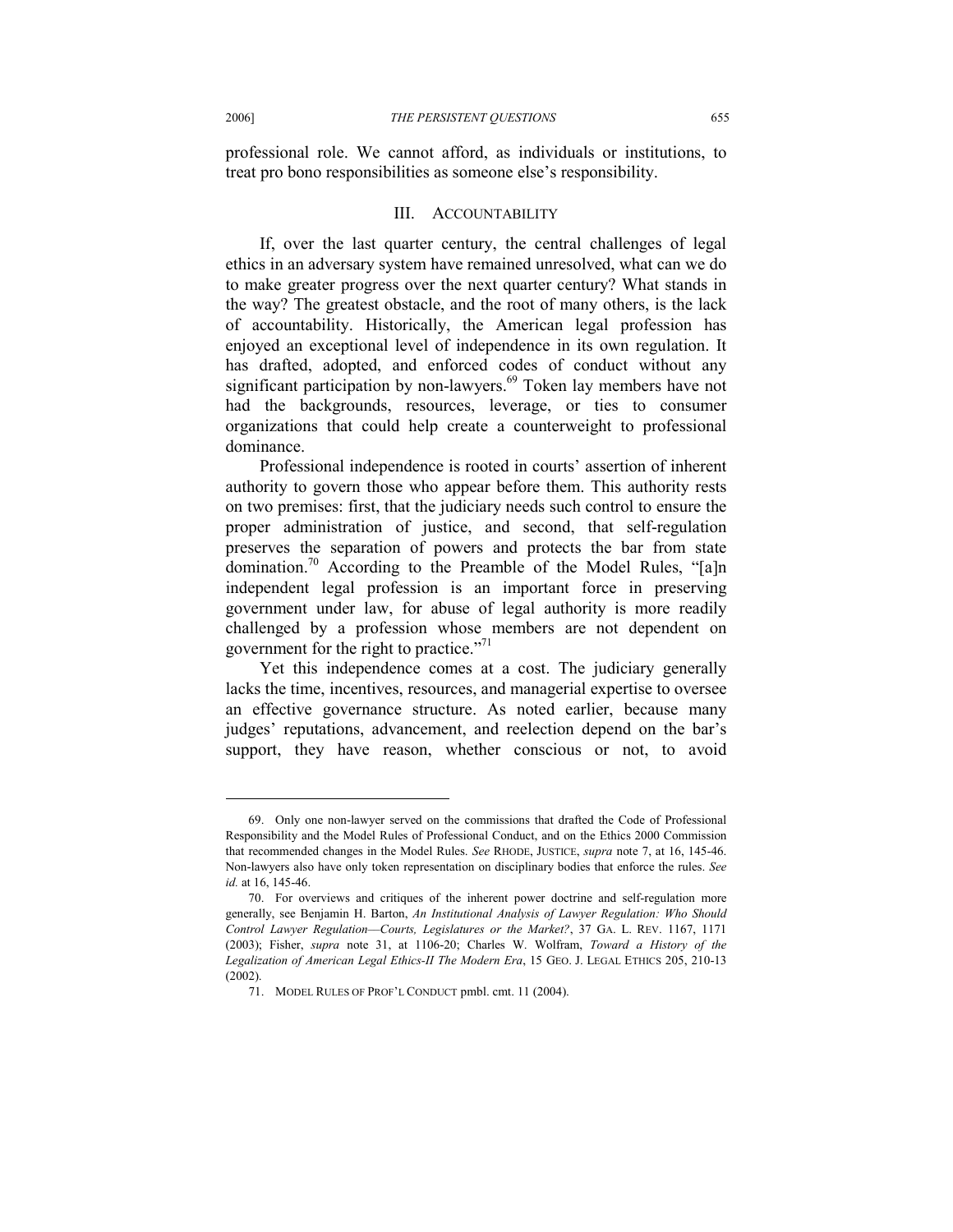undercutting its interests.<sup>72</sup> Moreover, the prevalence of lawyers in the legislative and executive branches has reduced the likelihood that either will press for professional reform, particularly because the public generally has not mobilized around the issue. The result leaves much to be desired. Lawyers are hardly disinterested arbiters of their own standards of conduct. If, as Roscoe Pound once put it, a bar organization is not "the same sort of thing as a retail grocers' association," selfregulation brings out more of the similarities than the differences.<sup>73</sup> No vocational group, however well-intentioned, can make unbiased assessments of the public interest on issues that place its own status, reputation, and income directly at risk. The greater an occupation's autonomy, the greater the risks of tunnel vision.<sup>74</sup> The American legal profession is no exception.

Over the last quarter century, the deficiencies in self-regulation have attracted growing attention. Legislators, administrative agencies, federal courts, and malpractice insurance companies have come to play an increasing role in professional governance. They have supplemented or supplanted bar standards in modest ways that coexist with the judiciary's inherent governance powers. Academic experts, including many in this symposium, have supported this development through critical examination of the process and results of self-regulation.<sup>75</sup>

What has yet to emerge, however, is a coherent regulatory structure with effective safeguards against both government domination and professional self-interest. The increasing fragmentation of governance authority has produced a patchwork of standards that, from the profession's vantage, is often confusing and conflicting, and from the public's vantage, is insufficiently responsive to societal concerns.

Devising an alternative is no small task, but the general direction for reform should be obvious: more structural checks and public accountability are necessary in the governance process. One promising proposal would be to place authority for the development and enforcement of ethical standards in independent national or state regulatory commissions. Such commissions could strike a better balance between professional autonomy and accountability than the current system if their members were selected from diverse constituencies by

 <sup>72.</sup> *See supra* text accompanying note 56; *see also* Barton, *supra* note 70, at 1246.

 <sup>73.</sup> ROSCOE POUND, THE LAWYER FROM ANTIQUITY TO MODERN TIMES 7 (1953).

 <sup>74.</sup> *See* RHODE, JUSTICE, *supra* note 7, at 19-20, 212. For further discussion, see generally Barton, *supra* note 70; IAN AYRES AND JOHN BRAITHWAITE, RESPONSIVE REGULATION: TRANSCENDING THE DEREGULATION DEBATE (1992).

 <sup>75.</sup> The evolution of Monroe Freedman's work illustrates the trend. *Compare* FREEDMAN, ADVERSARY SYSTEM, *supra* note 1 (lacking any mention of self-regulation), *with* FREEDMAN & SMITH, *supra* note 2, at 2 (including discussion highly critical of the bar's autonomy).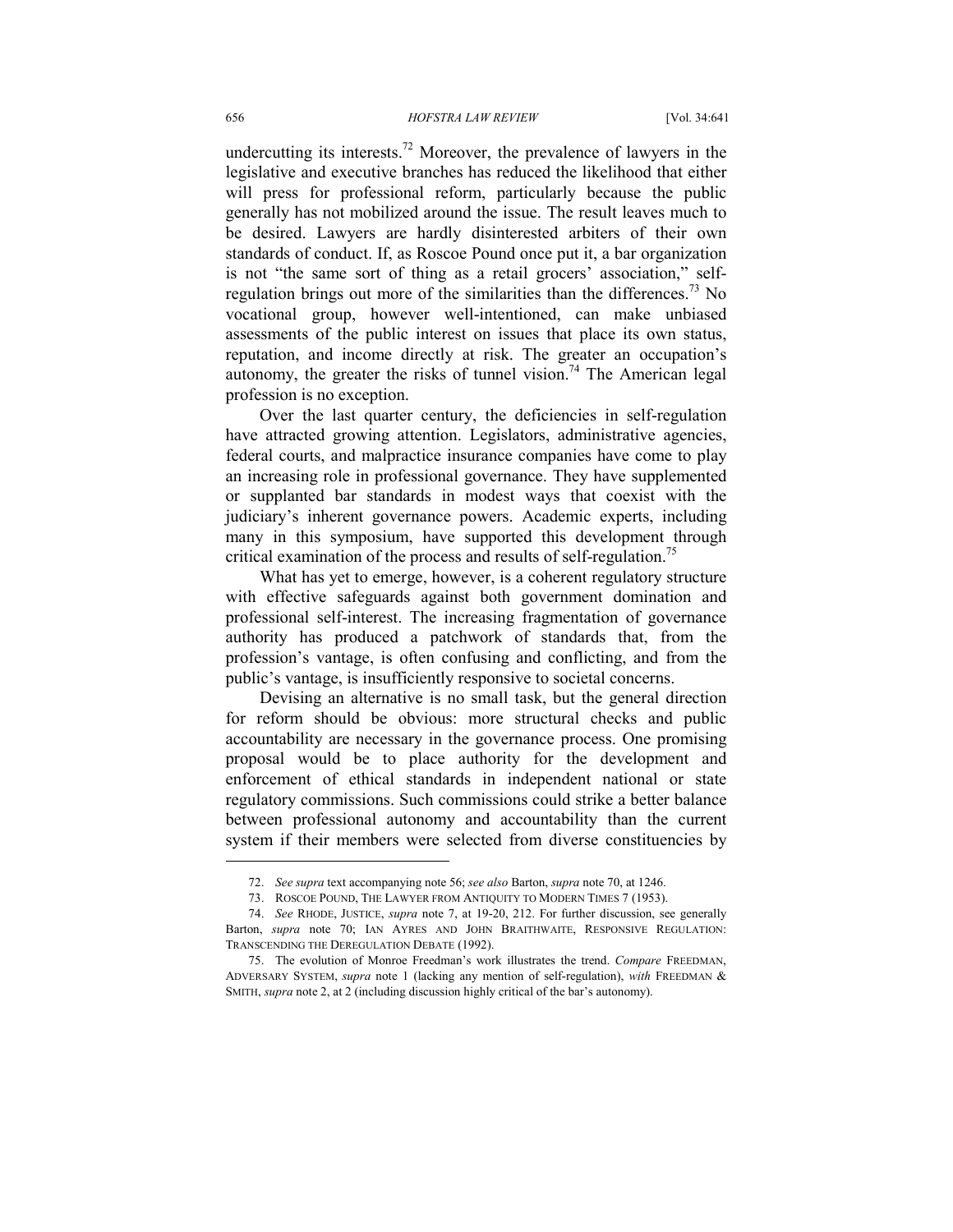diverse legislative, judicial, and executive officials. Consumer regulation experts, public interest organizations, and competing occupations, as well as bar associations, should have representation among those members. Such commissions could have jurisdiction over professional codes in general or in specific areas of expertise.<sup>76</sup>

This regulatory framework could produce standards that are both more protective of the public interest, and that make lawyers more accountable for the consequences of their personal actions and performance of adversarial processes. As I have suggested at greater length elsewhere, a key feature of this framework is context. Ethical standards need to be formulated and interpreted in light of all the societal interests at issue in a particular practice setting.<sup>77</sup> Client trust and confidentiality are entitled to weight, but they must be balanced against other equally important concerns. Lawyers also have responsibilities to prevent unnecessary harm to non-clients, to promote a just and effective legal system, and to respect core values such as honesty, fairness, and good faith on which that system depends. So, for example, lawyers should be subject to greater disclosure obligations to protect crucial health, safety, and financial interests of third parties. Attorneys who are deciding whether to accept a client, withdraw from representation, or report misconduct also need to assess their actions against a realistic backdrop. They cannot simply retreat into role and assume some idealized model of the adversarial process in which wealth, power, and information are equally distributed, all interests are adequately represented, and contested matters will reach a neutral decision maker.

The profession also must become more accountable for the effectiveness of the justice system and the distribution of legal services. At a minimum, that will entail greater efforts to make assistance available, to expand its forms, and to ensure its quality. One obvious strategy is for courts or bar ethical codes to require that lawyers make modest pro bono contributions of time or money to programs for those of limited means.<sup>78</sup> A less controversial alternative would be to obligate attorneys to report their contributions. Experience to date indicates that such reporting rules have led to modest increases in the resources available to legal services organizations.<sup>79</sup> Further improvements might result if contribution rates were widely publicized, and if clients, colleagues, and job candidates began paying more visible attention to

 <sup>76.</sup> *See* RHODE, JUSTICE, *supra* note 7, at 212; Fisher, *supra* note 31, at 1133-44.

 <sup>77.</sup> *See* RHODE, JUSTICE, *supra* note 7, at 66-80, 113, 213.

 <sup>78.</sup> For an argument supporting such a requirement, see RHODE, PRO BONO, *supra* note 42, at 26-49, 172-73.

 <sup>79.</sup> *See id.* at 167-68.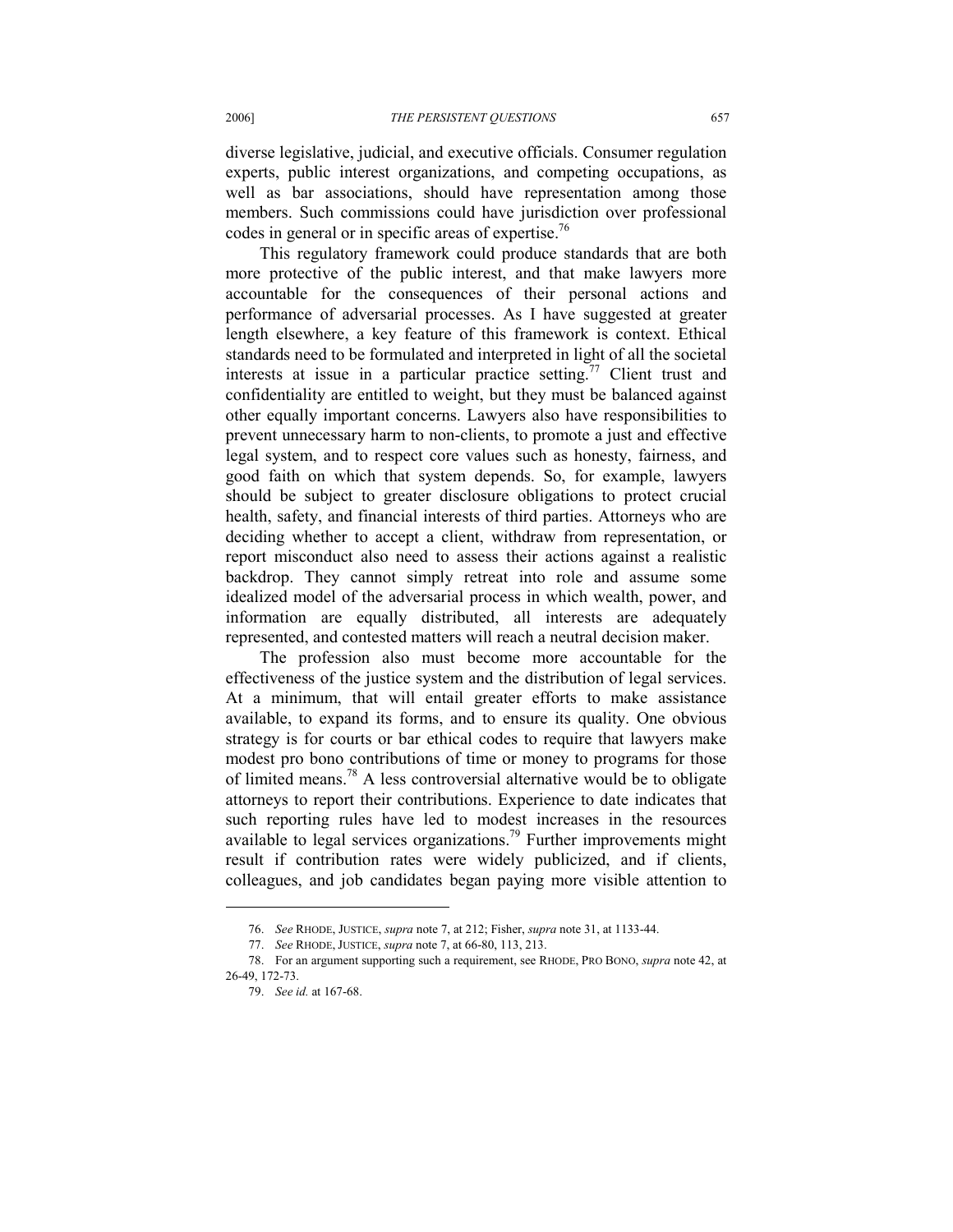employers' pro bono records.

Other reform strategies should focus on improving the quality and range of services now available for those of limited means. For indigent criminal defense lawyers, courts and bar associations should enforce minimum performance standards. Judges should be more willing to overturn convictions for ineffective assistance of counsel and to find constitutional violations where statutory fee ceilings and caseload pressures prevent adequate representation.<sup>80</sup> For routine civil matters, Americans deserve more accessible processes, and a wider range of options in law-related assistance. Less protection should be available for the professional monopoly and more for individual consumers. Licensing or certification systems for non-lawyer providers could require basic competence, compliance with ethical standards, and malpractice insurance.<sup>81</sup> More courts could institutionalize reforms that reduce costs, complexities, and injustices resulting from unequal resources. Promising examples include: personal and on-line multilingual help for pro se litigants; simplified forms and proceedings available in community as well as courthouse sites; and less adversarial problem-solving tribunals with expanded social service resources.<sup>82</sup> Equal justice under law is what we pledge on courthouse doors. It should also describe what goes on inside them.

Finally, law schools need to be more accountable for their own efforts, or lack of efforts, concerning professional responsibility. Issues of legal ethics, access to justice, and pro bono service are too often missing or marginal in core curricula. $83$  Equally troubling gaps are apparent in research priorities. On key questions involving professional roles, rules, and regulation, our knowledge base is shamefully thin. We are awash in theory and starved for facts. Too much professional responsibility scholarship is data-free doctrinal analysis, the functional equivalent of "geology without the rocks."<sup>84</sup>

Moreover, too little of the work that could be useful in reform efforts is directed toward the public, or to the media that shape popular attitudes and policy agendas. Like other academics, legal ethics scholars

 <sup>80.</sup> *See* RHODE, ACCESS, *supra* note 36, at 143. For an example, see New York County Lawyers' Ass'n v. Pataki, 727 N.Y.S.2d 851, 853 (N.Y. Sup. Ct. 2001). For similar proposals, see Monroe H. Freedman, *An Ethical Manifesto for Public Defenders*, 39 VAL. U. L. REV. 911, 921-23 (2005).

 <sup>81.</sup> *See* RHODE, ACCESS, *supra* note 36, at 90-91; RHODE, JUSTICE, *supra* note 8, at 137-38.

 <sup>82.</sup> *See* RHODE, ACCESS, *supra* note 36, at 86.

 <sup>83.</sup> *See* RHODE, JUSTICE, *supra* note 7, at 201 (providing that part of the reason is that casebooks outside the field of professional responsibility offer little coverage of such issues).

 <sup>84.</sup> The phrase comes from Lawrence Friedman. *See* PAUL WICE, JUDGES AND LAWYERS: THE HUMAN SIDE OF JUSTICE 16 (1991).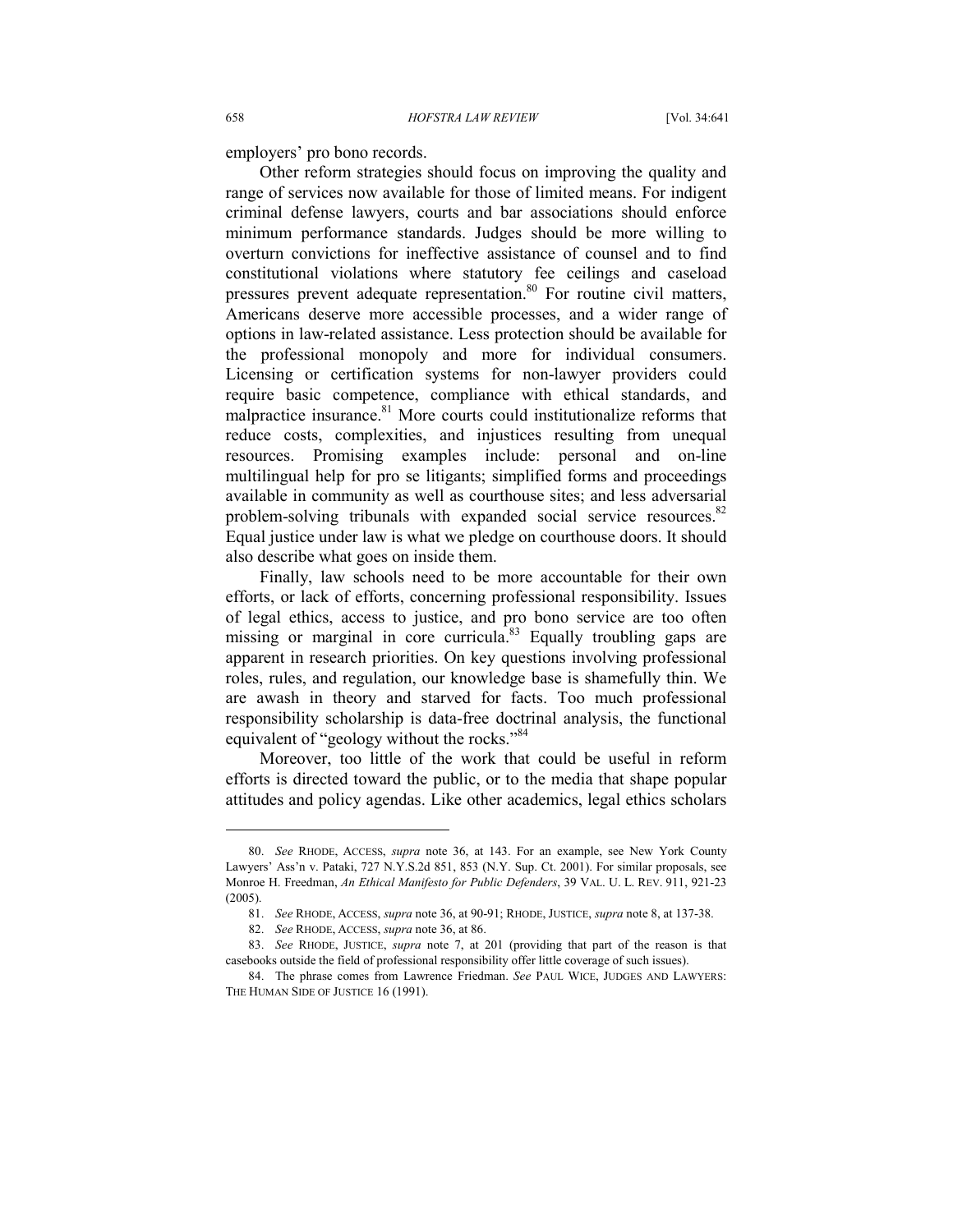write mainly for each other, and in forms that are not accessible to lay audiences. Partly as a result, most Americans are poorly informed on issues involving regulation of lawyers and access to justice. For example, public opinion surveys reveal widespread misunderstanding about attorneys' disclosure obligations and the quality and accessibility of legal representation for the poor. $85$  Yet attempts to educate the public are, for most academics, an unrewarding and unrewarded task. Except for the relatively few scholars with access to the national media, law school professors have inadequate incentives to write for non-legal audiences or to spend significant time assisting journalists who do. It is far safer to produce some deeply theorized but practically irrelevant tome than to risk dismissal as a mere "popularizer." A significant commitment to professional reform will require a corresponding adjustment in academic reward structures. Faculties need more resources, training, and incentives to pursue time-consuming empirical projects and to address broader audiences.

Law schools also need to be more accountable for their pro bono programs. Although ABA accreditation standards require schools to provide appropriate public service opportunities for students and to encourage service by faculty, many institutions neither keep nor disclose specific information concerning participation rates.<sup>86</sup> Such information, or compliance with minimum standards, could be required as part of the accreditation process, or as a condition for AALS membership. Schools that meet the best practice standards could also be given recognition in media surveys and in publications of the AALS, ABA, and public interest organizations. Such practices could include: adequate pro bono policies and resources; integration of materials on access to justice and public service responsibilities in the core curriculum; and requirements by law school placement offices that legal employers provide detailed information about their own pro bono programs and participation rates.

In an academic culture increasingly driven by competitive rankings and economic constraints, it is all too easy for legal educators to lose sight of broader social responsibilities. Law schools cannot be valueneutral on questions of value. One of their most crucial functions is to force focus on the way that legal structures function, or fail to function,

 <sup>85.</sup> For confidentiality and disclosure obligations, see Fred C. Zacharias, *Rethinking Confidentiality*, 74 IOWA L. REV. 351, 375 (1989). For perceptions about the poor's right to counsel in civil cases and their ability to find assistance, see RHODE, ACCESS, *supra* note 36, at 4 (noting, for example, that four-fifths of Americans mistakenly believe that indigent civil litigants have a right to representation). For misperceptions about the ability of criminal defendants to get off on technicalities, see ABA, PERCEPTIONS OF THE U.S. JUSTICE SYSTEM 66 (1999).

 <sup>86.</sup> *See* ABA SEC. OF LEGAL EDUC. & ADMISSIONS TO THE B., STANDARDS AND RULES OF PROCEDURE FOR APPROVAL OF LAW SCHOOLS § 302(e) (2005).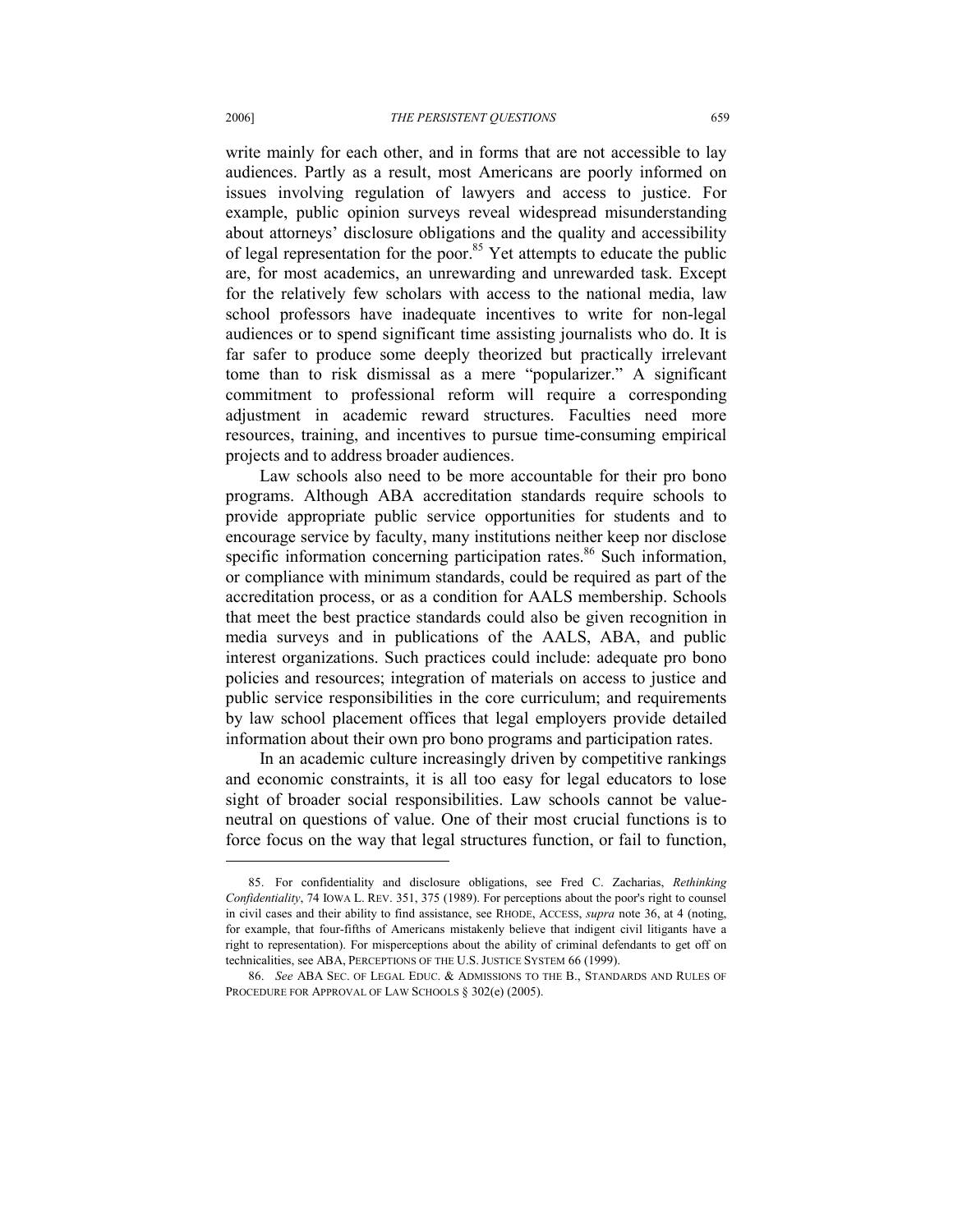for the have-nots. Another is to equip and inspire students to contribute to the public good and to reflect more deeply on what that means in professional contexts. Faculty who teach legal ethics have a particular obligation to prod professional schools to live up to their own professional responsibilities. I am grateful to join part of a symposium reminding us of that role and honoring a colleague whose life reflects our highest ethical traditions.

## QUESTIONS AND ANSWERS

PROFESSOR SIMON: Thank you very much, Deborah.

PROFESSOR WECHSLER: Steven Wechsler from Syracuse Law School. One of the problems that you mention is what law schools can do. And one of the movements that I think we have seen recently in law schools is to require pro bono of our students. The problem that I have observed here is that we don't require it of lawyers. The ABA has not invoked mandatory pro bono. I am not aware of any other jurisdiction, statewide jurisdiction, that has. And the suggestion when made that law students should be required to do mandatory pro bono is often met with the response that, well, why should we do it—why should we make our students do it if lawyers are only encouraged? And I wondered if you could address that and help us with a way to get law students to do pro bono.

PROFESSOR RHODE: I'm delighted to comment, especially since I have just written a book on the subject, *Pro Bono in Principle and Practice*, out in paperback from Stanford Press.<sup>87</sup> It includes a comprehensive summary of research and results from a survey of some 3000 lawyers who graduated from schools with different types of pro bono programs. What it indicates is that about one-fifth of law schools now require pro bono service by students. Most of the rest have voluntary programs which are estimated to get maybe a third of students to volunteer. So less than half of all law students are actually involved. And even in the schools that require service, the number of hours is often very small: twenty hours, for example, over the course of three years. So some of the volunteering seems more designed for resumepadding than real effective service.

One of the goals of the study that I mentioned in the talk was to discover whether it makes a difference if schools have robust mandatory requirements. Do their graduates, in fact, do more pro bono in the world

 <sup>87.</sup> *See* RHODE, PRO BONO, *supra* note 42.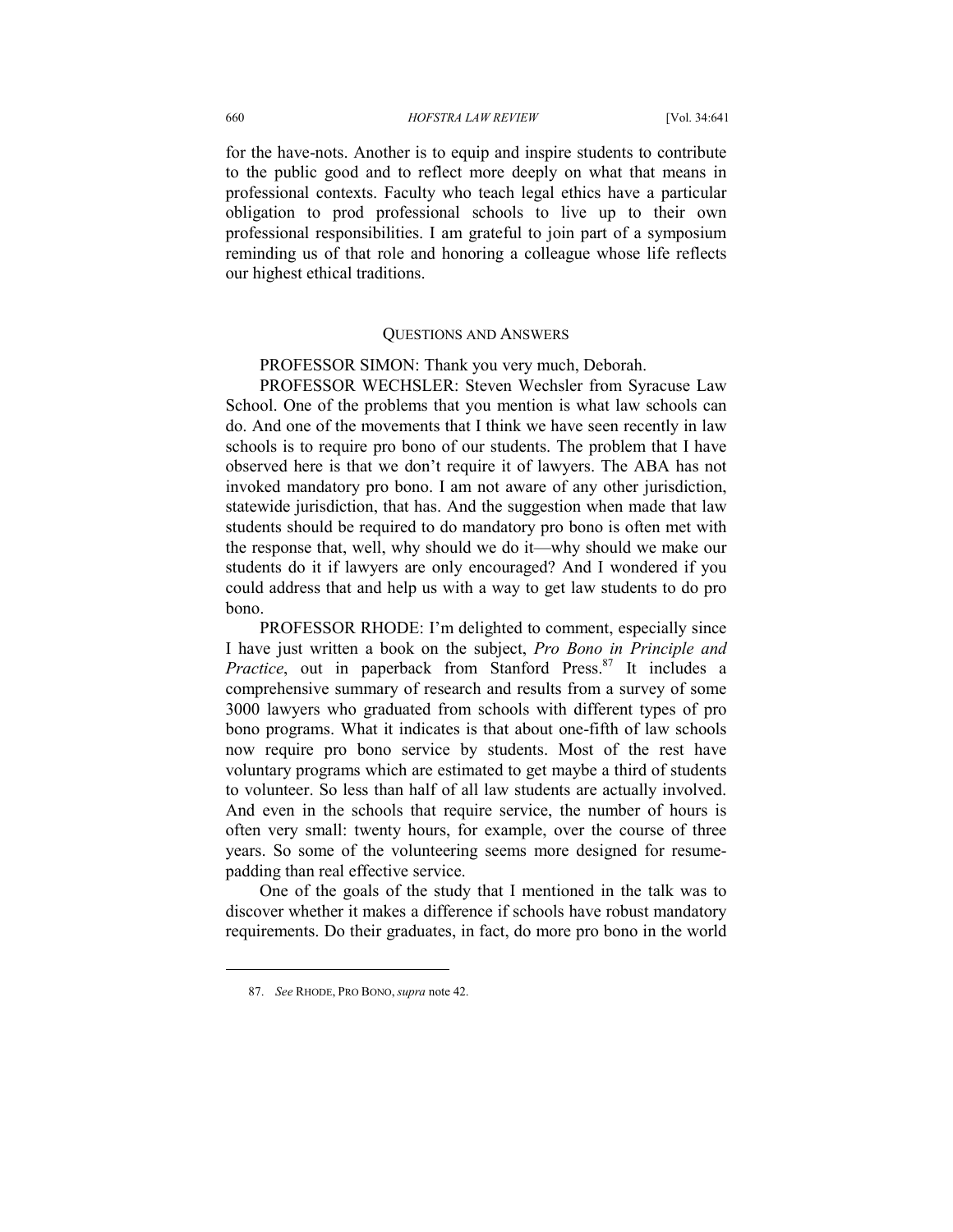outside, or do workplace constraints really trump what happens in law school? Basically, what I found, which is consistent with most other literature on volunteering, is that having a positive experience with some sort of public interest causes or legal aid during school years does increase people's desire for that kind of experience later in life. But you don't have to have that experience in a pro bono program. And you don't necessarily have it in a law school that has a mandatory program if the program isn't well run and well supported with a wide variety of placement options and good supervision. So my own recommendation for law schools is that they should set up either a mandatory program or a series of volunteer programs and figure out ways to get the vast majority of students to participate.

And I think that there are educational justifications for getting students to be in a clinic or in a pro bono program where they see how the law functions or fails to function for the have-nots. They can learn a particular set of skills, they bump right up against ethical problems, and they have an opportunity to connect the law with life in ways that much of their other classroom work doesn't allow. So I think you can make an independent educational justification for a pro bono requirement, but I don't think it's the requirement that's the essential piece. Some schools with well supported voluntary programs, Yale is one that I studied, have a lot of opportunities, including clinics where law professors are involved, and that approach is highly valuable. Public service in these schools is rewarding and rewarded. You get very high levels of participation. So my goal is to see more schools move in that direction. That's what Stanford is trying to do. But for the vast majority of law schools, we've got quite a distance to go.

It also turns out that having faculty role models is a good thing, which is one reason why the Stanford Ethics Center is setting up a website matching service that is going to make it easier for professional responsibility professors to do pro bono work in their areas of specialty. If students see such work and they hear professors talk about it in class, that really legitimates it. Law faculty need to assume more responsibility for that kind of role modeling even in the absence of requirements for practicing lawyers.

PROFESSOR WECHSLER: Thank you very much, I look forward to the book.

DEAN TWERSKI: Aaron Twerski. In addition to living my life as a law professor, for reasons unbeknownst to me I serve as a guru in our community and I get telephone calls at all hours of the day and night. And the one area that you sort of touched on strikes home and that is the ability to get counsel for people in domestic relations disputes. It is just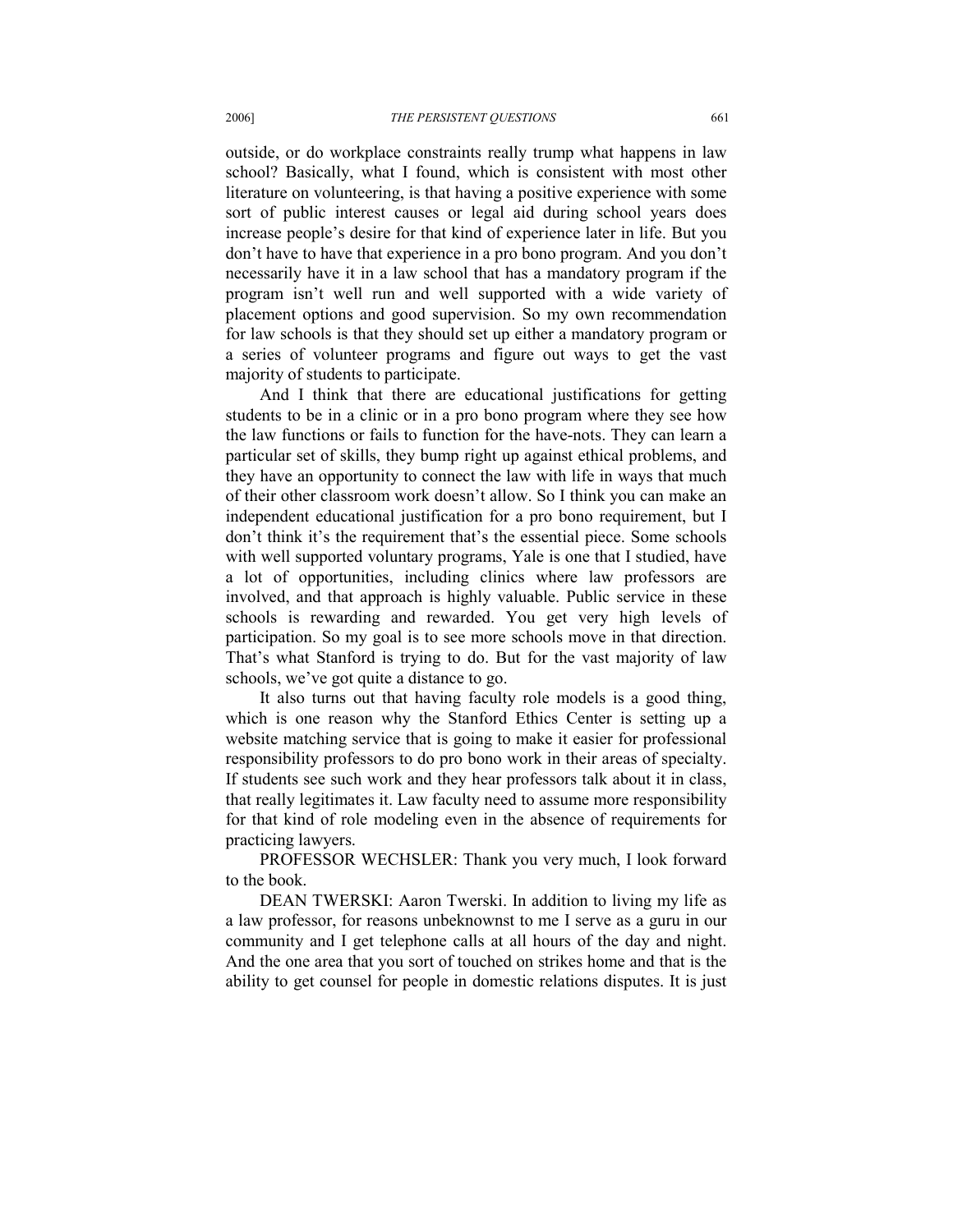awful. People with very serious child custody and divorce problems cannot get counsel. I mean, they call me, I try to do it. There is no place to turn. I recently had a meeting with Nassau County judges with regard to our involvement of our family law program and the L.L.M. program. And I forget the statistics of the number of pro se litigants, but it was horrendous. I mean, it was just a small percentage that were really represented by attorneys. The situation there, it seems to me, is far worse than in the criminal area where at least facially there is some responsibility to do it. I don't know if your experience has shown the same thing, but it's devastating.

PROFESSOR RHODE: Well, you are absolutely right and, in fact, the other pivotal event in my own career that sent me down the legal ethics path was working in a legal aid clinic in law school. I was in the family law unit and the clinic did intake one morning a month. If you were a poor person who needed a lawyer and you didn't show up on that one morning, you were out of luck. At the time, the cost of a lawyer in Connecticut for preparing three uncontested divorce forms essentially was what would now be about \$2200, so it was just not plausible for most poor people to hire counsel. And when the legal aid office wanted to put out a kit for the people who could represent themselves, which was some fraction of our low income group, the local bar association said: "We will sue you for unauthorized practice." The supervising lawyer came to me because he had never heard of that doctrine and asked, "Can the bar do that?"

So I went off and did some research and that was my first law review article on the subject. I'm still writing about it thirty years later because the bar still is suing non-lawyers; it's given up the ghost on suing over kits. Now in many family law courts, in about eighty percent of cases, at least one side is unrepresented. Some of these people get form-processing assistance from non-lawyers. A few get it from courtorganized programs. A lot more are getting it from online services. But they are all grossly inadequate. A large percentage of really poor people can't use the online help by themselves without assistance. Oftentimes, what little courthouse support is available is not useful for those who lack good English language skills or who aren't computer friendly. So there is just an enormous need that some jurisdictions are really trying to figure out how to meet more effectively. So you are beginning to see more pilot projects in family courts that have in-house pro se assistance programs that will walk people through the process and provide some of the counseling they need. Some have lawyers who offer the service voluntarily, but the matrimonial bar has not been very forthcoming on pro bono assistance because they don't want to get enmeshed in a lot of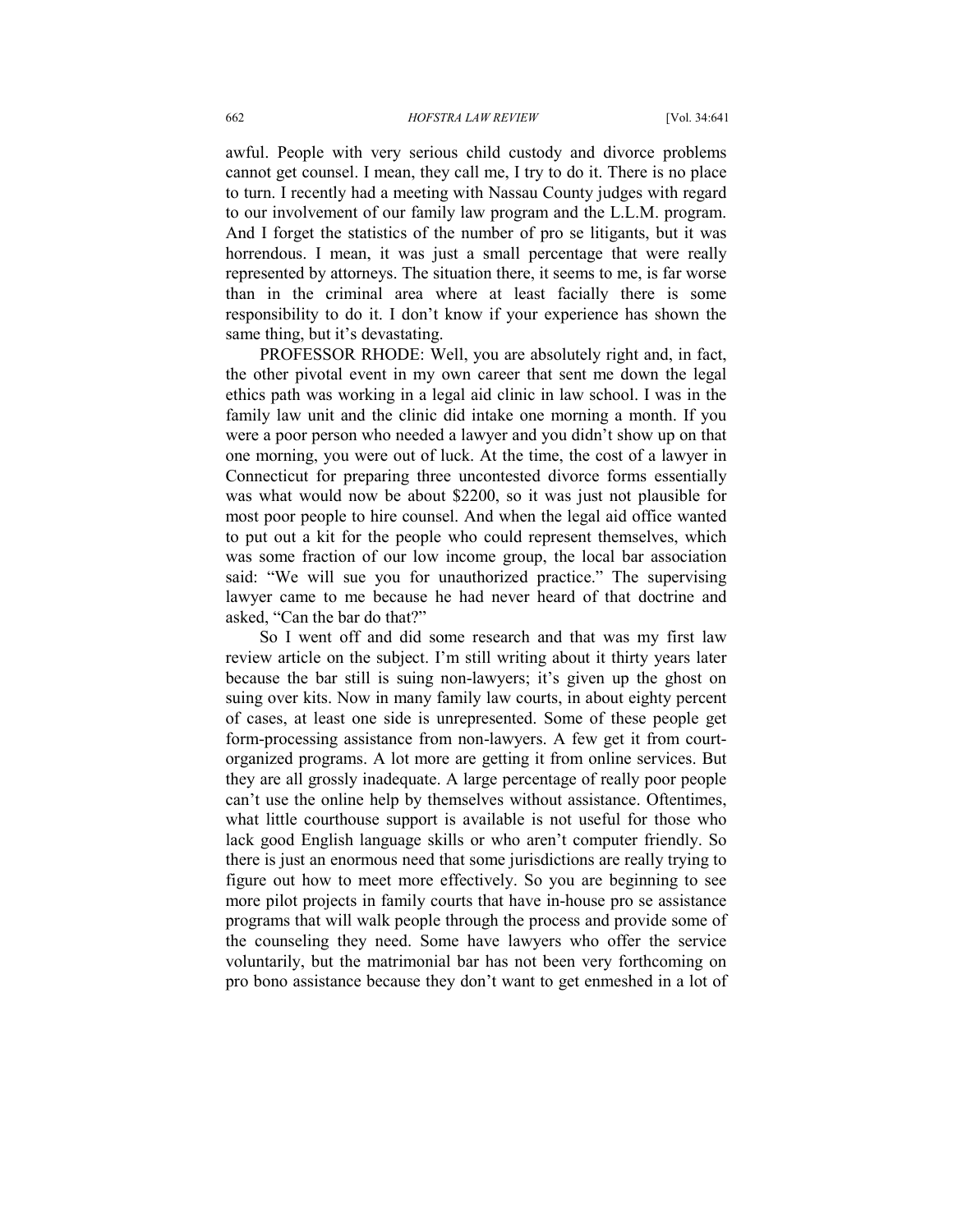non-paying cases. Too many of their own cases turn out to involve more time than they can bill for. So family law is an area where enormously critical needs remain unmet. A related area is domestic violence, which is also involved in many of these divorce cases. Forms for getting a temporary restraining order are just beyond the capacity of many people to complete without assistance, and we have done far too little to make other forms of legal services accessible. So I am glad you flagged the problem and it's an area where I really think the law schools should be pioneering reform efforts.

MR. BEASLEY: My name is John Beasley. I have two questions about structure. And the answer may be: "That's a good question." But the first question is about plea bargaining and access and the ethics of that whole situation; whereas, for example, we have elected district attorneys here in Nassau. And the question, the ethical question I see: if they bring numerous charges higher than perhaps the evidence and they bring the person in and the structure is not geared to really give everyone a trial—if you have any thoughts about that?

And the second question is about the structure of the whole political system, as you referred to—it's almost totally dominated by lawyers. And it goes far beyond what you suggest. It goes to the very level of the political district; the political assembly district has a lawyer. And they control who can register and they get involved with the fights in the court. So the question there of ethics is, I'm going to jump and say: Who is the lawyer representing when he is representing an elected official? Who is the client? And what happens to the ethics as of today when he gets up and he has to answer questions? What does that all mean on a daily basis? That question, of course, is a little large. But in school districts, in the fire department, they all have lawyers and they are all there on—so, thank you.

PROFESSOR RHODE: Both of those are really good and difficult questions. The first problem is what to do about the enormous amount of prosecutorial discretion in a system which provides inadequate representation to the other side. And that's a particular problem in a context where overcharging has been routine. What happens when you don't have defense lawyers able to provide the kind of zealous advocacy and factual investigation necessary to negotiate a plea that's reasonable under the circumstances? And where the prosecutor has political motivations, obviously, the risks of abuse are much higher. I don't think there are any quick fixes. Investing more in indigent criminal defense, providing more oversight to make sure that criminal defense attorneys are, in fact, doing the job, and establishing more accountability structures, are part of the answer. Obviously, trying to figure out ways to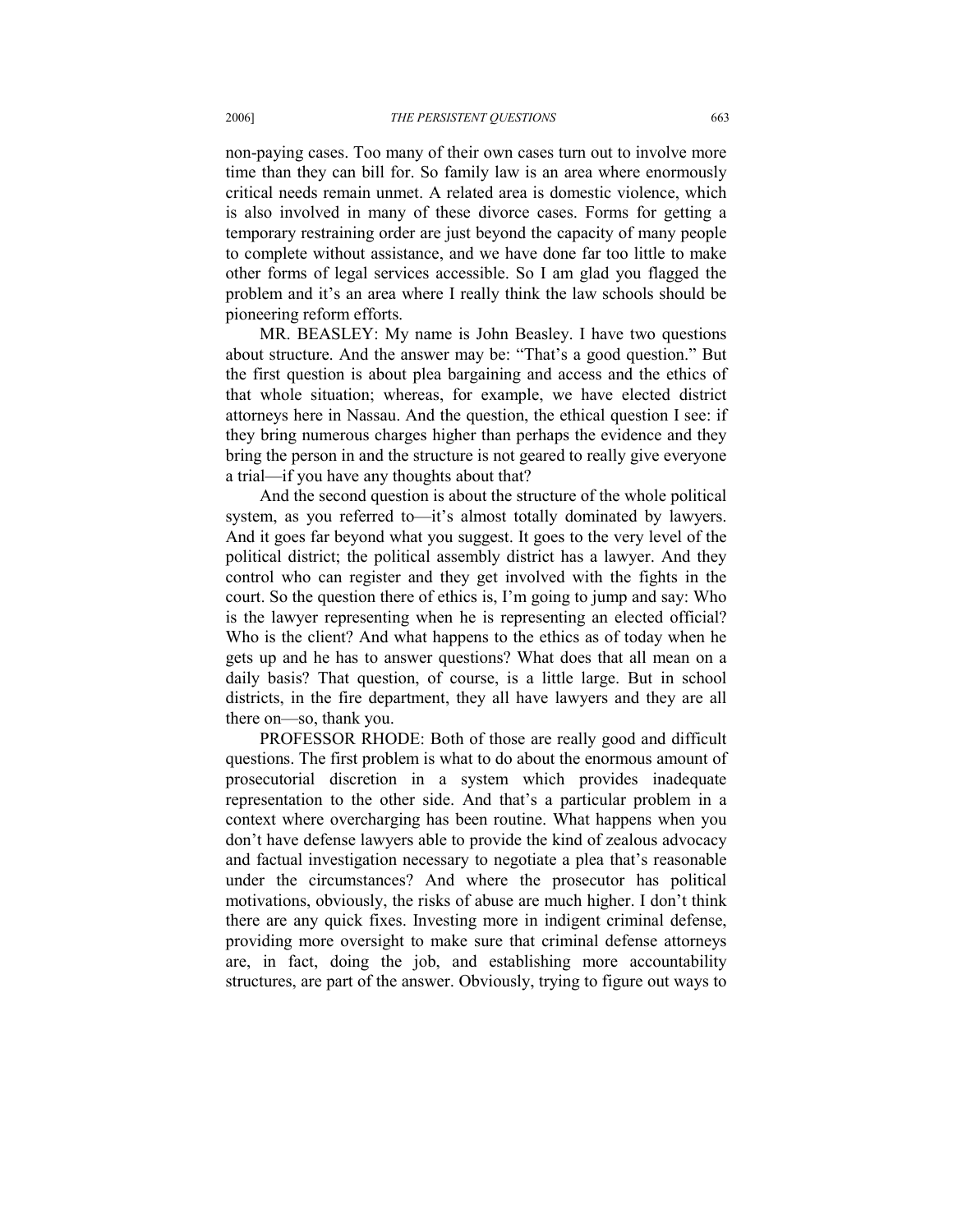rein in prosecutors is important, too. Some of the most recent research suggests that in a sample of two hundred cases of reported prosecutorial misconduct which was serious enough to warrant reversal on appeal, only one case resulted in any formal sanctions by a bar disciplinary organization. And only two resulted in informal sanctions by the local district attorney's offices that were in charge of those individuals. So figuring out ways to make prosecutors more accountable is, I think, key as well.

On the question of who the lawyer for the public official represents, does the lawyer represent the "public" or the official who is directly implicated by the legal proceeding? That's an issue that requires a highly contextualized inquiry. As a general matter, most government attorneys seem to think that they're representing those officials who are most directly implicated by the dispute. But if they get into a situation in which they think those individuals have committed legal violations or are in other ways misleading the court or disserving their agencies, then I think the lawyer has an obligation to serve the taxpayers who are footing the bill. What that entails is a contextual judgment. You can't make abstract rules that capture it. But I think lawyers for public entities, no less than those for private clients, do have some obligation to think about the broader public interest. That is particularly the case in contexts in which the lawyer is de facto being hired by the public to represent its interests, not those of particular occupants of an elected office.

PROFESSOR APPLEMAN: Hi, I'm Laura Appleman. I'm visiting at Hofstra this year. As someone who very recently left private practice of indigent criminal defense in New York City and moved to the academy, I strongly agree with you that there is a big problem in the representation you get. In fact, another problem you mentioned, I just did a study looking at specifically why in New York City the representation there is so bad. And you sort of think New York City would be a great place, but it's terrible. And I have three main reasons, two of which you talked about.

The first, of course, is just money. There is not enough funding and the lawyers don't want to—the lawyers on the New York bar don't want to pay for any more. Second is both oversight and then lack of training. A lot of appointed defense counsel just really doesn't know what it's doing. But the third point I really looked at was the toothless standards promulgated really by the Supreme Court about what is ineffective assistance of counsel. Because *Strickland*<sup>88</sup> is basically we have this law and it's been interpreted by most courts, including the New York Court

 <sup>88.</sup> *See* Strickland v. Washington, 466 U.S. 668 (1984).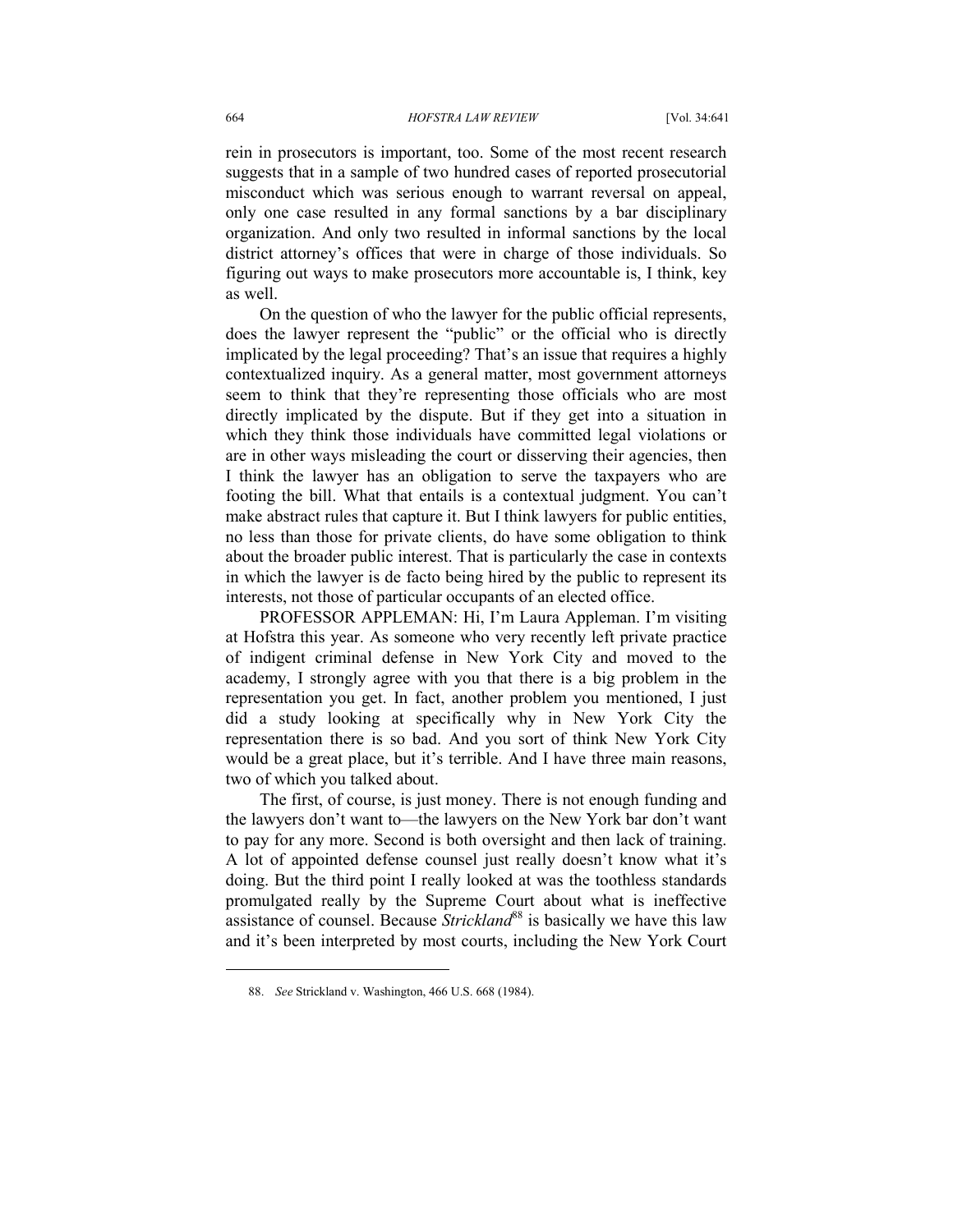of Appeals, as something that basically you can sleep through a trial. And so I just don't think this has to be so. In fact, this past week in the Ninth Circuit, the Ninth Circuit found an attorney ineffective assistance using the *Strickland* standard, suddenly resolved that thing, ten to one, suddenly raising the standard. So my question to you is even if the judiciary doesn't have time to do all this oversight, is one way the judiciary could get involved at least with criminal defense is just to really put the teeth back in something like *Strickland*?

PROFESSOR RHODE: Absolutely. And I think you can read in that decision plenty of doctrinal room to impose appropriate standards. Courts could also work with bar association agencies to make sure that they're implementing appropriate oversight mechanisms. Another strategy is for courts to uphold constitutional claims brought on a system-wide basis for failure to provide sufficient funding. Although those suits have generally gone down the tubes, in a few cases that have involved really egregious violations, the courts have found a need for constitutional remedies and the legislature has reluctantly anteed up the necessary funds. Georgia is one state which was forced into a massive overhaul and it still by no means has a perfect system. But it's better, partly because of media exposés of one after another lawyer meeting clients for five minutes or giving out phone numbers where you never could get anything but the answering machine saying that the lawyer was otherwise engaged. So part of the answer is a combination of courts sticking their necks out and a public that is educated and somewhat energized. We can be of help as legal educators with both solutions. We can provide pro bono assistance to legal challenges and we can work with the media to try to get more coverage. Those strategies helped in New York. The [*New York*] *Times* did a good series that encouraged an increase in fees for indigent defense attorneys. But hourly rates are still an embarrassment. Kids selling soda on the beach do better than courtappointed counsel in many jurisdictions. So there is a lot of work still to be done.

PROFESSOR WOLFRAM: I'm Charles Wolfram, Professor Emeritus at Cornell. But the question is, on your first theme of client autonomy, what reform—twenty-five seconds or less—would your rule look like on a lawyer's permissible disclosure of anything troubling in the representation or otherwise?

PROFESSOR RHODE: Well, I can't really do it in twenty-five seconds, Charles. So I'm going to just fight the question. But you still get credit for doing what we were enjoined to do at the beginning, which is to ask the right question. I spend a chapter in a book I wrote called, *In the Interests of Justice*, on exactly these kinds of issues—"hard cases" I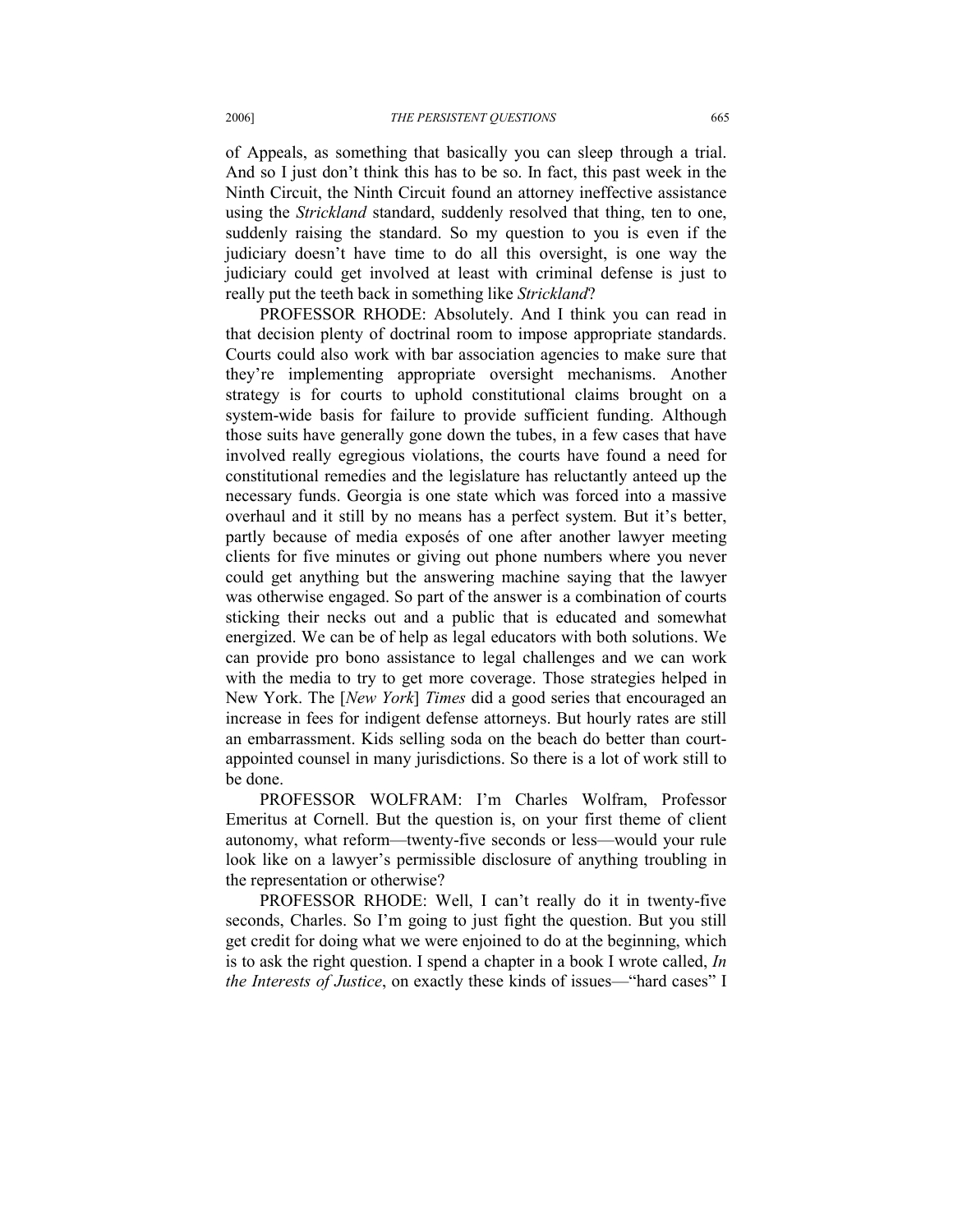called them.<sup>89</sup> And I think they require contextual judgments. Lawyers have to balance clients' legitimate confidentiality needs against competing values. I would like a rule that would capture a wider range of considerations regarding harm to third parties. For example, I would give lawyers discretion to disclose to prevent serious, imminent risks to third parties. That would help take into account cases like those involving Dalkon Shields and asbestos. It's clear that lawyers in those cases knew about product safety violations that the public needed to be aware of. I would also impose more mandatory disclosure obligations. Right now, exceptions to confidentiality rules in most jurisdictions don't go far enough to protect innocent third parties. One reason is that lawyers are terribly worried about civil liability. I'm less concerned. I think juries would sort out pretty quickly what is in the public interest in terms of lawyers' disclosure obligations. So I would be prepared to live with a little bit more accountability for the profession. And certainly, we could use a few small moves in that direction. Sarbanes-Oxley is a nudge in the right direction, but I don't think the standard I read earlier is going to prove adequate. That rule wouldn't even have dealt with lawyers in Enron, which is what the legislation was designed to deal with.

PROFESSOR DERSHOWITZ: My question follows up on that you pointed to the dichotomy between the TV image of guilty people being freed on technicalities and what you call the real-time image, I guess, of innocent defendants being convicted. My job and the job of criminal defense attorneys is mostly to increase the former; that is, to get guilty people acquitted on technicalities or on any other ethical or legal basis possible. And that very often conflicts with third-party interests, the interest of victims, the interest of witnesses, the interest of police, the interest in faith in the system. It's difficult enough to teach students and young lawyers to do everything they can zealously, consistently with ethics, to win for their guilty clients. That's so counterintuitive. It's so hard. Don't you add a level of confusion when you ask them also to take into account third-party or public interests? Doesn't that inherently provide an excuse for mediocrity or laziness? I have heard so many bad lawyers defend their lack of zealousness on the ground: "I was just protecting the third-party." How do you avoid sending that mixed message?

PROFESSOR RHODE: Well, I'm one of these people who believe that civil and criminal cases are different and that part of our job is to educate both our students and the public to understand the difference.

 <sup>89.</sup> *See* RHODE, JUSTICE, *supra* note 7.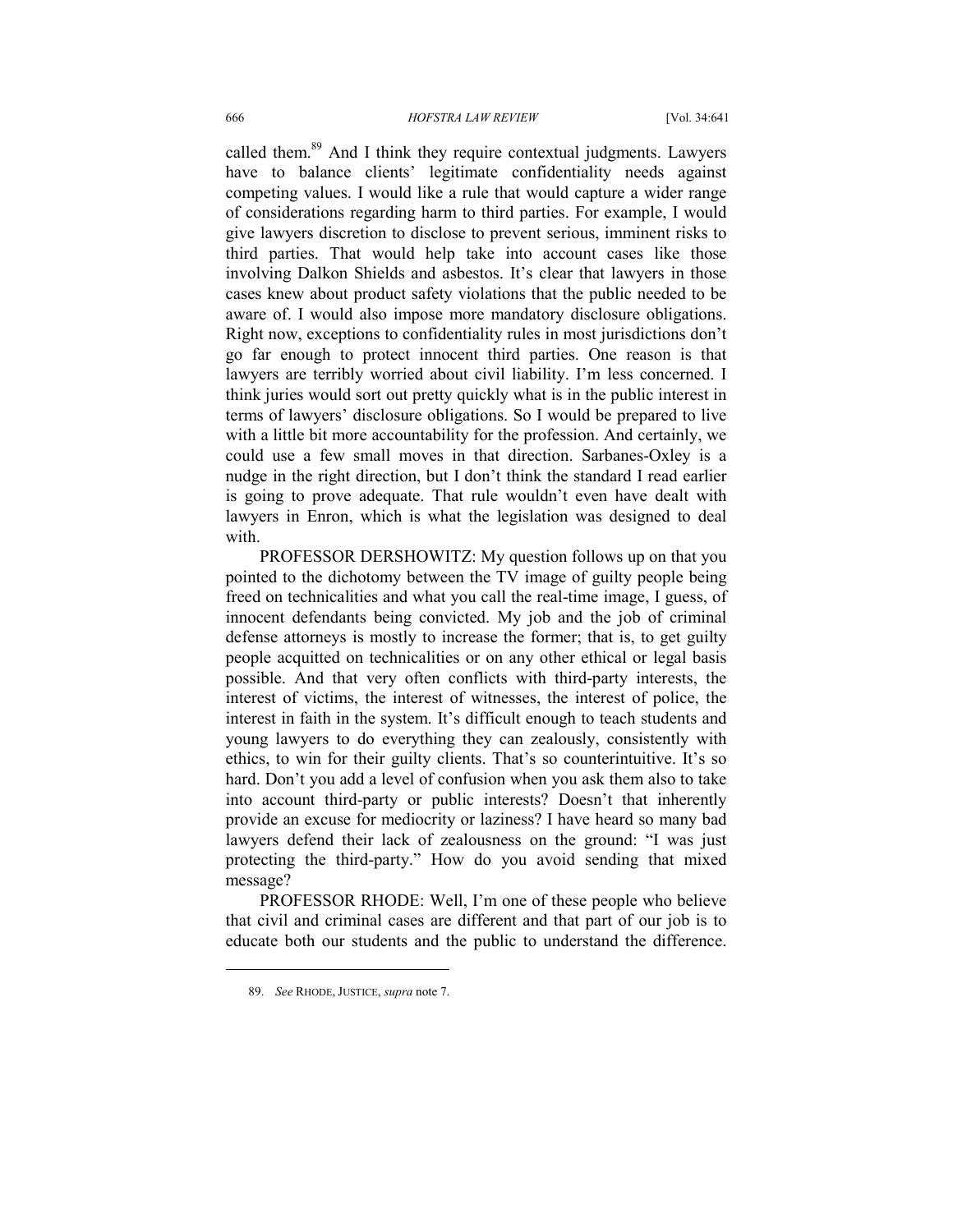When lawyers are representing criminal defendants whose lives, liberty and reputation are at risk, the lawyers' obligation is to make sure the system works whether or not the defendants are guilty or innocent. In a system like ours, which relies on plea bargains, it's important that the cases that go to trial ensure that law enforcement agencies do their job properly within constitutional limits. If you don't have lawyers holding police and prosecutors to that standard, making them provide proof beyond a reasonable doubt, adhere to the rules of evidence and respect constitutional safeguards, then you won't have a system which convicts only the guilty. So there is a systemic justification for criminal defense lawyers' zealous advocacy and a principle on which you can fault lawyers for failing in that obligation. We need to teach about those lawyers who don't want to go to sleazy bars to look for witnesses because after all, they think their clients are guilty. You can't run an effective criminal justice system that way. But I don't think lawyers for civil defendants should have the same latitude and be able to fall back on the same justification for unqualified advocacy. So that's how I draw the line. And I think that's a distinction you can educate the public about. You can get them to think about what they would want for themselves or their loved ones if they were accused of the crime. And it's not necessarily what they would want for the maker of the Dalkon Shield. So that's my goal. I think your own work has done a very good job of educating the public about why we need zealous criminal defense attorneys. Unfortunately, I think too many Americans believe there are too many like you who are out there which, alas, there aren't enough of.

MS. RINGLER: I'm Robyn Ringler. I was fortunate enough to be a former student of Professor Freedman and Dean Twerski. I graduated from Hofstra in 1987. I want to talk about access to lawyers in the family court and matrimonial, domestic violence and custody cases. I wonder if you ever consider the factor of fear by regular lawyers. I'm coming to this from the point of view of being just a plain old lawyer in civil litigation who has never stepped foot in a family court before, and who has heard that matrimonial cases, custody cases, domestic violence cases are very difficult, kind of scary. And I did recently finish a CLE course in representing domestic violence victims, so I am going to start taking part in that as a pro bono project up in Albany, where I live. But I think that fear maybe needs to be studied, people who really aren't familiar with that type of law. Maybe the way they got me drawn in is they, the women running this group put out literature and promised to be there for questions, promised to back you up. They provided malpractice insurance. They gave you a free CLE all-day, wonderful seminar, free books. It was all under a grant. But I think fear is an issue.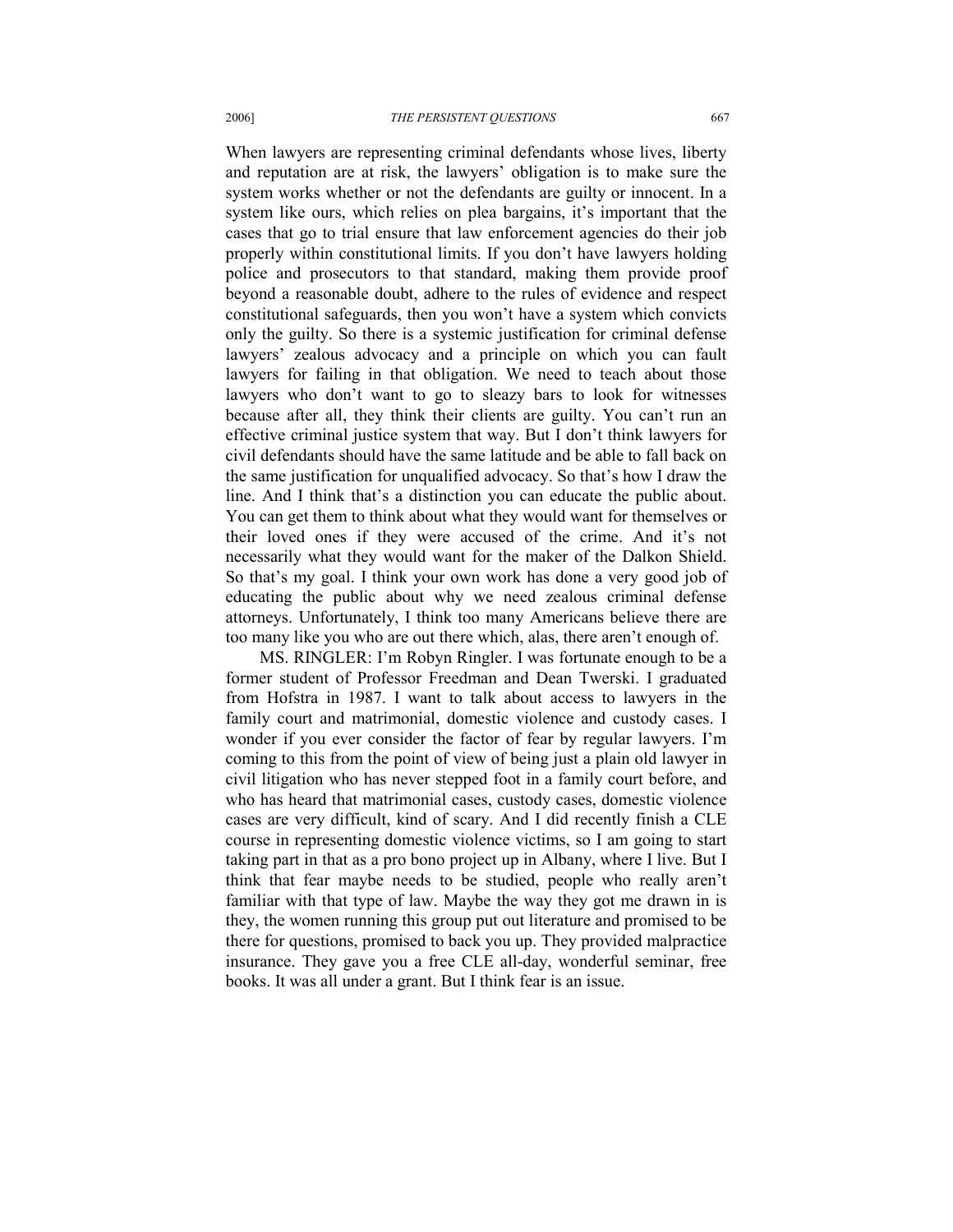PROFESSOR RHODE: You know, your example points to exactly what we need more of. And we can do it in the law schools, too. My own school just set up a pro bono domestic violence clinic. We brought in trainers, we provided workshops, we got people on-call to answer questions. New York actually has a wonderful support service for volunteers, Pro Bono Net, which is on the web.<sup>90</sup> If you're a subscribing member and you're doing pro bono work in a number of areas including matrimonial law, you get electronic access to huge resources. There are chat boards. You can post questions. You get answers. There are places you can call. Although factual situations in these cases can be complex, oftentimes what the parties need legally is not rocket science. You can easily train people to complete these forms. You can train them in the matrimonial cases. It's not the legal, technical aspects that are really what make the cases hard.

MS. RINGLER: But the thing is to get the word out there to other attorneys in different areas that you will be supported and it's not as hard as you might think.

PROFESSOR RHODE: Yes, and that's what bar associations should be doing, God love them, and I wish there were more of them doing it. So you have got a good project going. We as legal academics can also do more to spread the word. Any time I am asked to do a CLE program, I say, "Can I talk about pro bono?" which is typically not the subject that they want. But when I speak on pro bono opportunities, I always get sign-ups at the end. And so nudging lawyers every chance we get to is key.

PROFESSOR POWELL: Professor Rhode, Deborah, I would like to give you an opportunity to say something about that—well, at least to expand on that, to the lady's suggestion, that we perhaps would be better off if we had a different way of organizing the regulation of lawyers. Presently we have a model which is essentially a national forum sponsored by the ABA or some other such entity. They come up with a model rule. They invite everybody who has even a brief idea to come in and participate in it. And then whatever comes out of that is presented as a model to all the jurisdictions. And then you go through the process again from top to bottom with debate and everybody brought in to participate. You seem to be suggesting, or at least I think I heard you clearly suggesting, that a different kind of model might work. And I'm trying to figure out what that other model is likely to get us. It seems to me that if you have more democratization of the regulation, that you are at least likely to get some sentiments that are reflected by the general

 <sup>90.</sup> *See* http://www.probono.net/.